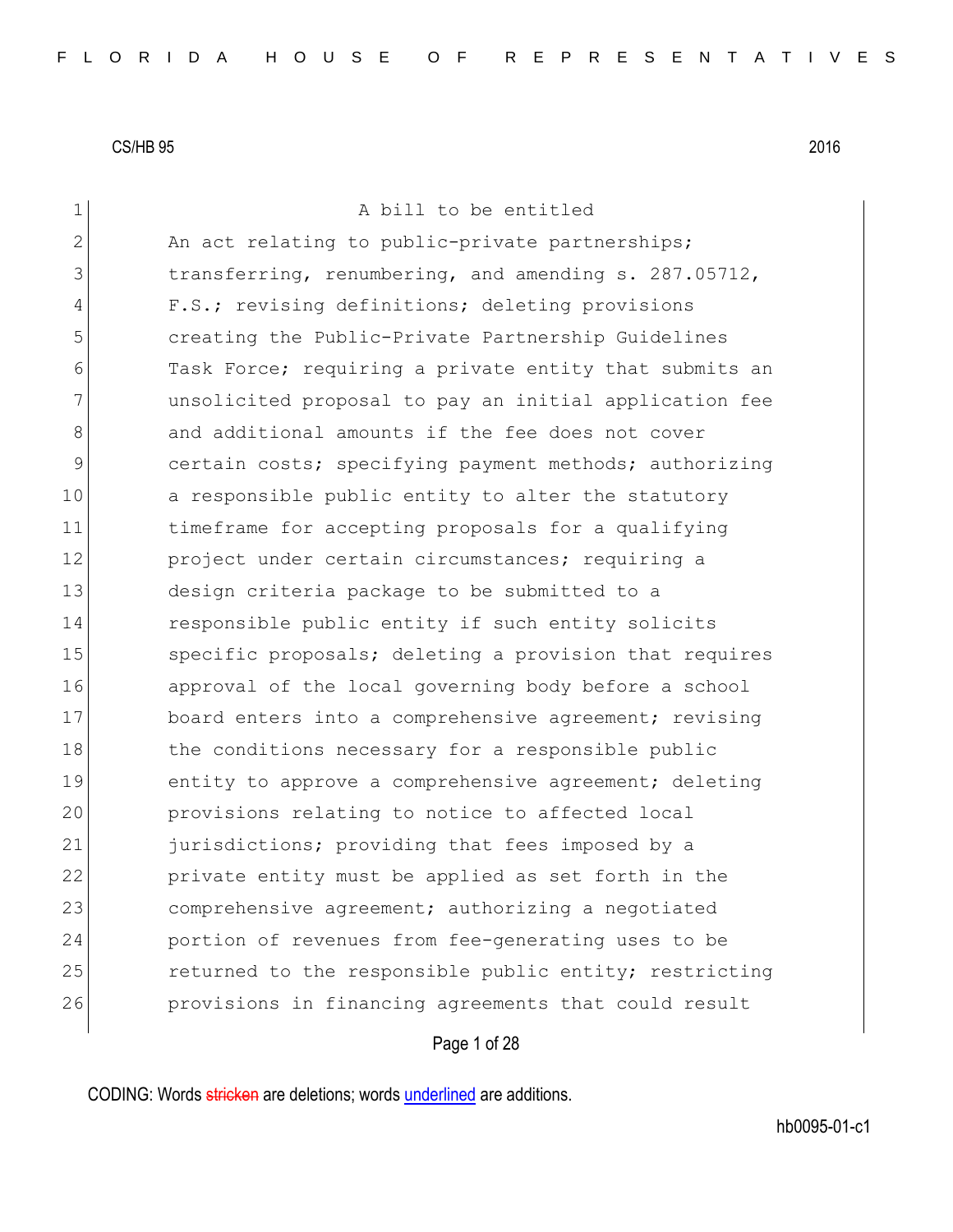Page 2 of 28 27 in a responsible public entity's losing ownership of 28 real or tangible personal property; deleting a 29 provision that required a responsible public entity to 30 comply with specific financial obligations; providing 31 duties of the Department of Management Services 32 **relating to comprehensive agreements;** revising 33 **provisions relating to construction of the act;** 34 **providing an effective date.** 35 36 Be It Enacted by the Legislature of the State of Florida: 37 38 Section 1. Section 287.05712, Florida Statutes, is 39 transferred, renumbered as section 255.065, Florida Statutes, 40 and amended to read: 41 255.065 287.05712 Public-private partnerships.-42 (1) DEFINITIONS.—As used in this section, the term: 43 (a) "Affected local jurisdiction" means a county, 44 municipality, or special district in which all or a portion of a 45 qualifying project is located. 46 (b) "Develop" means to plan, design, finance, lease, 47 acquire, install, construct, or expand. 48 (c) "Fees" means charges imposed by the private entity of 49 a qualifying project for use of all or a portion of such 50 qualifying project pursuant to a comprehensive agreement. 51 (d) "Lease payment" means any form of payment, including a 52 land lease, by a public entity to the private entity of a

CODING: Words stricken are deletions; words underlined are additions.

hb0095-01-c1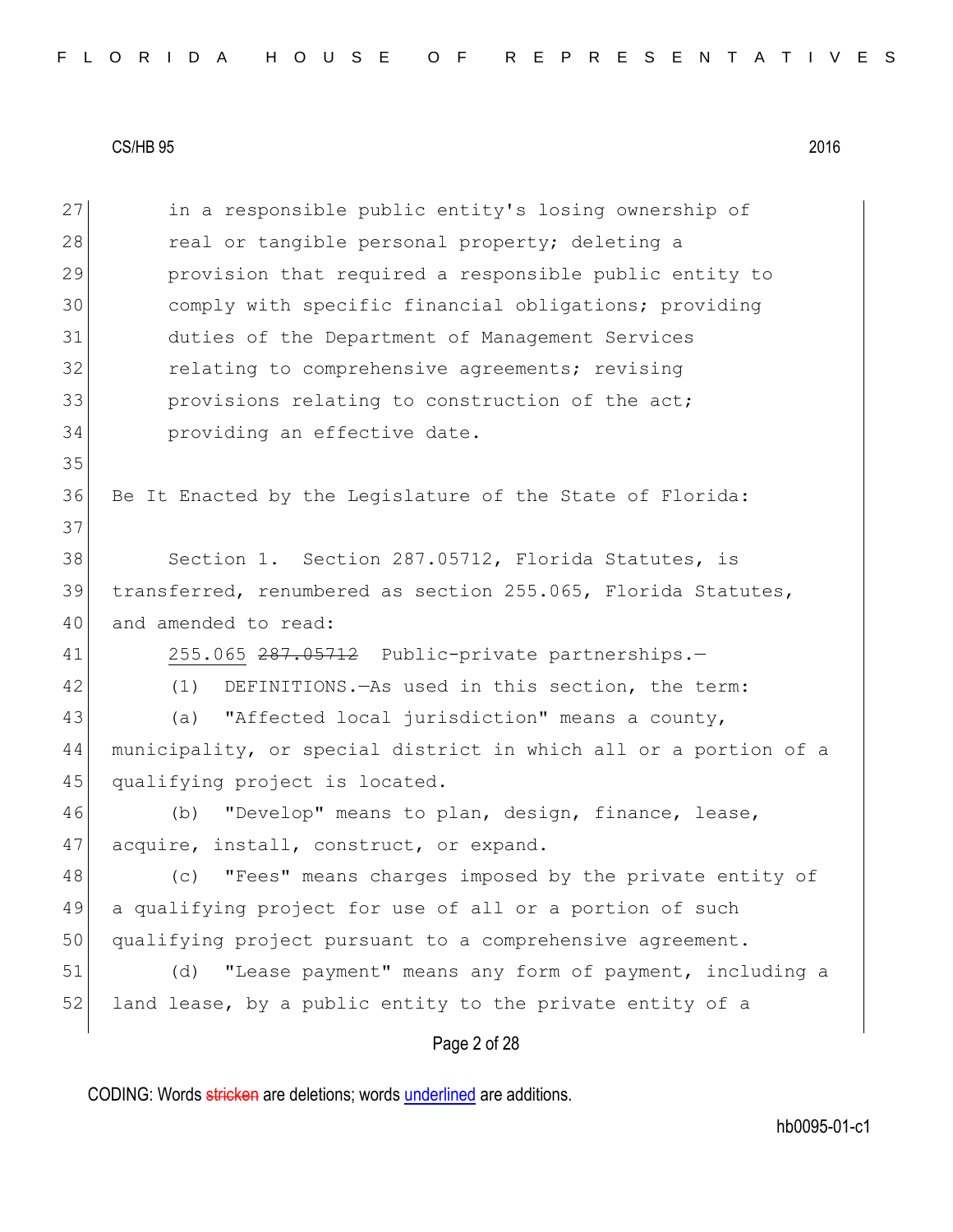53 qualifying project for the use of the project.

54 (e) "Material default" means a nonperformance of its 55 duties by the private entity of a qualifying project which 56 jeopardizes adequate service to the public from the project.

57 (f) "Operate" means to finance, maintain, improve, equip, 58 modify, or repair.

59 (g) "Private entity" means any natural person, 60 corporation, general partnership, limited liability company, 61 limited partnership, joint venture, business trust, public 62 benefit corporation, nonprofit entity, or other private business 63 entity.

 (h) "Proposal" means a plan for a qualifying project with detail beyond a conceptual level for which terms such as fixing costs, payment schedules, financing, deliverables, and project 67 schedule are defined.

68 (i) "Qualifying project" means:

69 1. A facility or project that serves a public purpose, 70 including, but not limited to, any ferry or mass transit 71 facility, vehicle parking facility, airport or seaport facility, 72 rail facility or project, fuel supply facility, oil or gas 73 pipeline, medical or nursing care facility, recreational 74 facility, sporting or cultural facility, or educational facility 75 or other building or facility that is used or will be used by a 76 public educational institution, or any other public facility or 77 infrastructure that is used or will be used by the public at 78 large or in support of an accepted public purpose or activity;

#### Page 3 of 28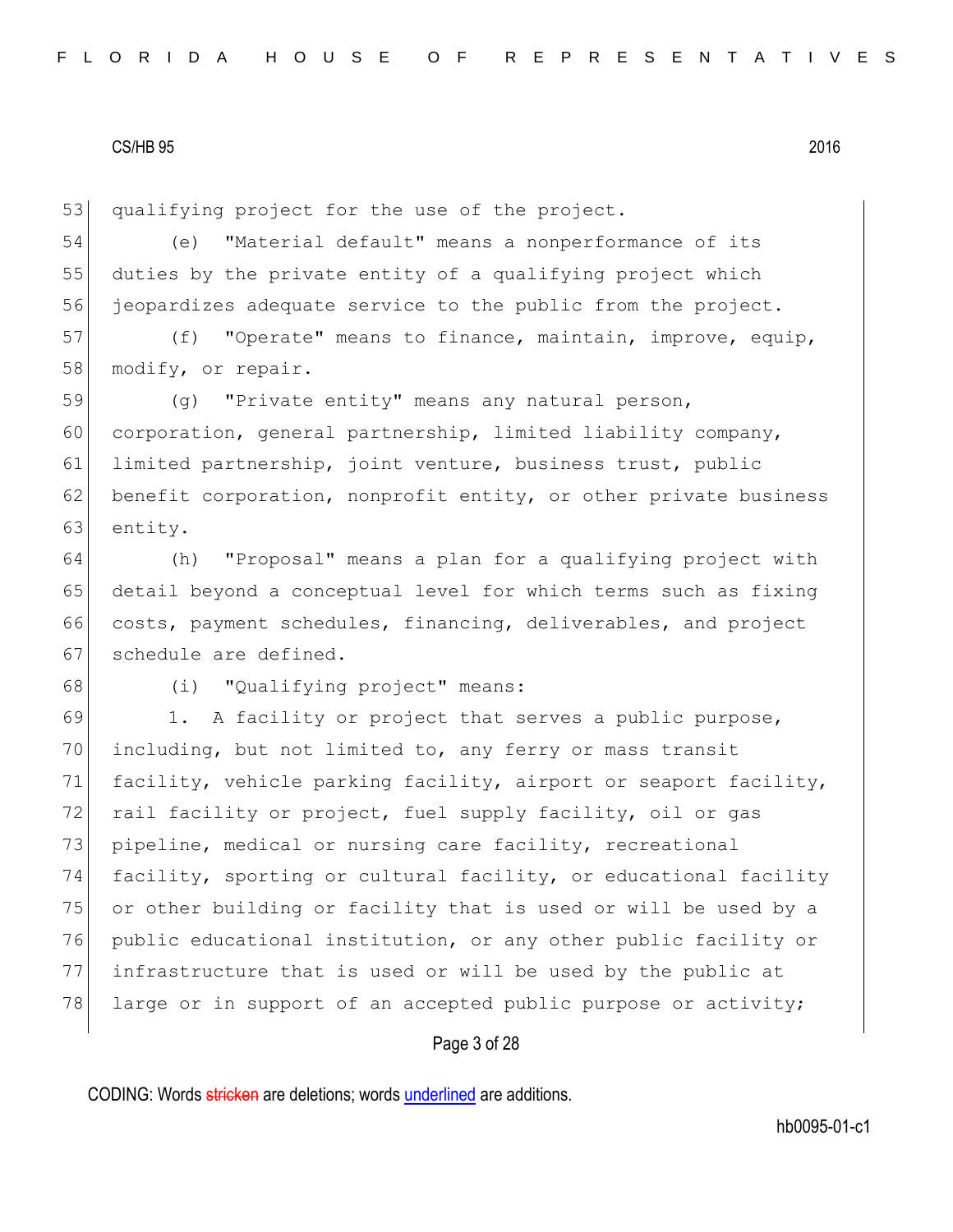79 2. An improvement, including equipment, of a building that 80 will be principally used by a public entity or the public at 81 large or that supports a service delivery system in the public 82 sector;

83 3. A water, wastewater, or surface water management 84 facility or other related infrastructure; or

85 4. Notwithstanding any provision of this section, for 86 projects that involve a facility owned or operated by the 87 governing board of a county, district, or municipal hospital or 88 health care system, or projects that involve a facility owned or 89 operated by a municipal electric utility, only those projects 90 that the governing board designates as qualifying projects 91 pursuant to this section.

92  $(j)$  "Responsible public entity" means a county, 93 municipality, school district, special district board, or any 94 other political subdivision of the state; a public body 95 corporate and politic; or a regional entity that serves a public 96 purpose and is authorized to develop or operate a qualifying 97 project.

98 (k) "Revenues" means the income, earnings, user fees, 99 lease payments, or other service payments relating to the 100 development or operation of a qualifying project, including, but 101 not limited to, money received as grants or otherwise from the 102 Federal Government, a public entity, or an agency or 103 instrumentality thereof in aid of the qualifying project. 104 (l) "Service contract" means a contract between a

Page 4 of 28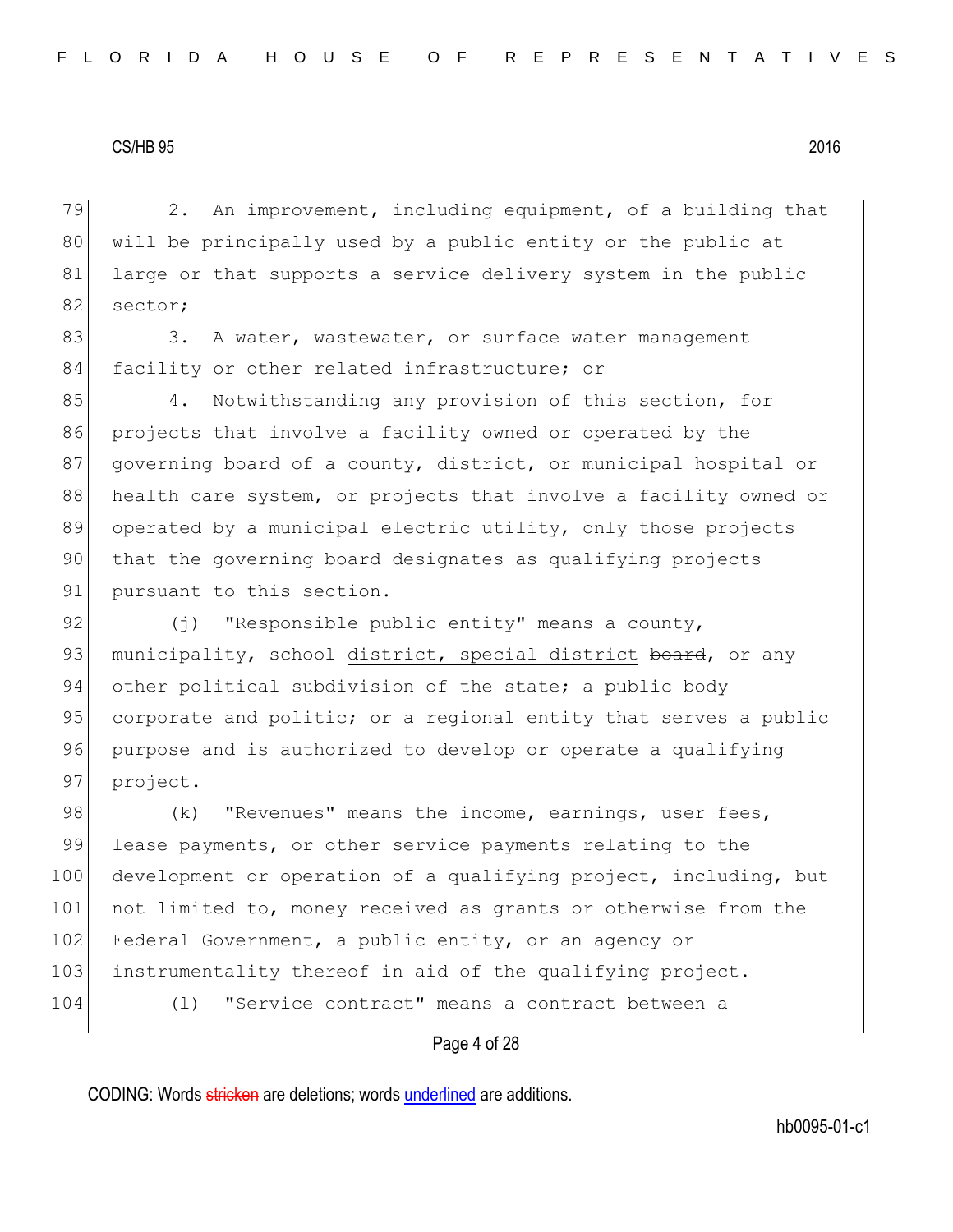105 responsible public entity and the private entity which defines 106 the terms of the services to be provided with respect to a 107 qualifying project.

108 (2) LEGISLATIVE FINDINGS AND INTENT. The Legislature finds 109 that there is a public need for the construction or upgrade of 110 facilities that are used predominantly for public purposes and 111 that it is in the public's interest to provide for the 112 construction or upgrade of such facilities.

113 (a) The Legislature also finds that:

114 1. There is a public need for timely and cost-effective 115 acquisition, design, construction, improvement, renovation, 116 expansion, equipping, maintenance, operation, implementation, or 117 installation of projects serving a public purpose, including 118 educational facilities, transportation facilities, water or 119 wastewater management facilities and infrastructure, technology 120 infrastructure, roads, highways, bridges, and other public 121 infrastructure and government facilities within the state which 122 serve a public need and purpose, and that such public need may 123 not be wholly satisfied by existing procurement methods.

124 2. There are inadequate resources to develop new 125 educational facilities, transportation facilities, water or 126 wastewater management facilities and infrastructure, technology 127 infrastructure, roads, highways, bridges, and other public 128 infrastructure and government facilities for the benefit of 129 residents of this state, and that a public-private partnership 130 has demonstrated that it can meet the needs by improving the

Page 5 of 28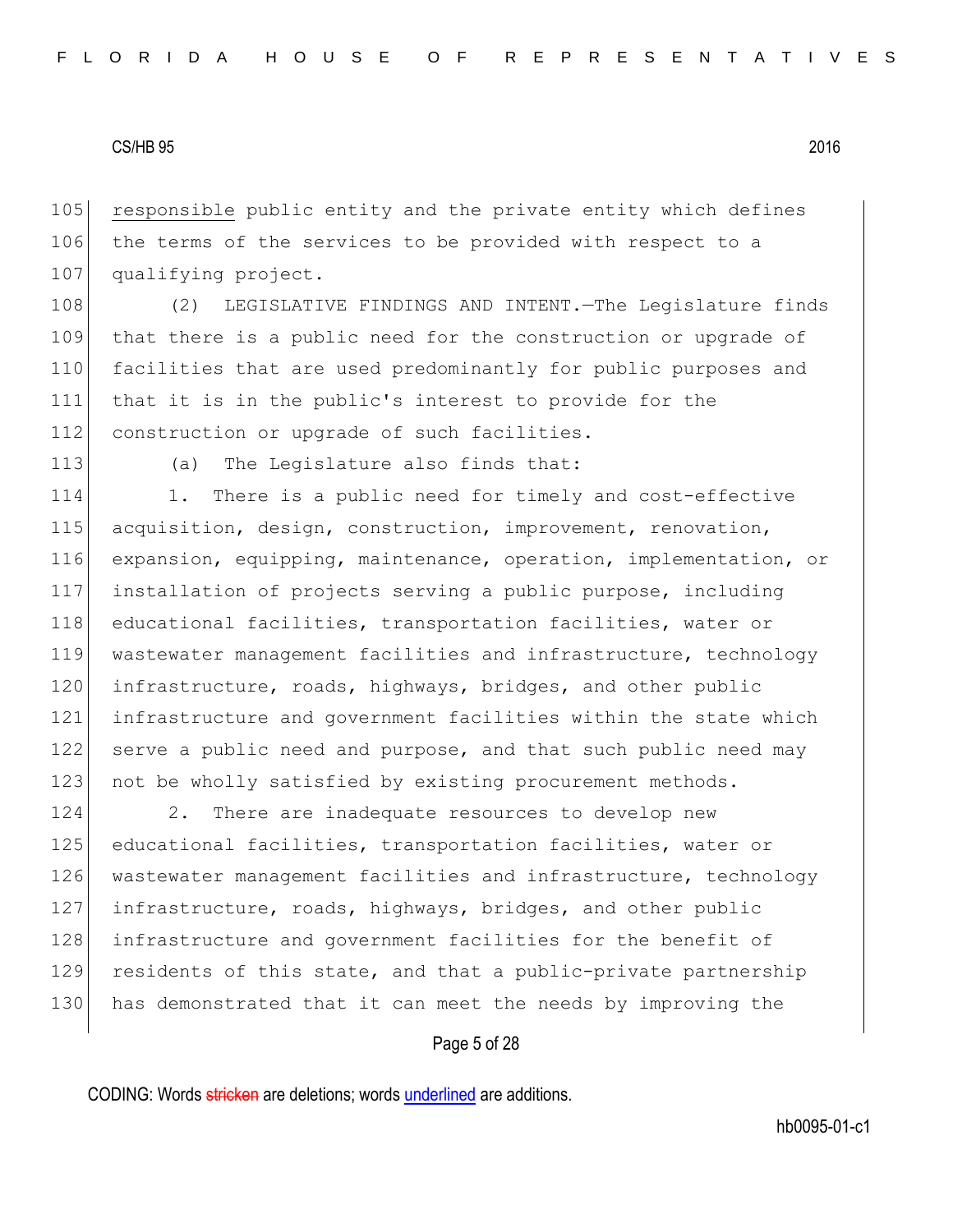131 schedule for delivery, lowering the cost, and providing other 132 benefits to the public.

133 3. There may be state and federal tax incentives that 134 promote partnerships between public and private entities to 135 develop and operate qualifying projects.

136 4. A procurement under this section serves the public 137 purpose of this section if such procurement facilitates the 138 timely development or operation of a qualifying project.

139 (b) It is the intent of the Legislature to encourage 140 investment in the state by private entities; to facilitate 141 various bond financing mechanisms, private capital, and other 142 funding sources for the development and operation of qualifying 143 projects, including expansion and acceleration of such financing 144 to meet the public need; and to provide the greatest possible 145 flexibility to public and private entities contracting for the 146 provision of public services.

147 (3) PUBLIC-PRIVATE PARTNERSHIP GUIDELINES TASK FORCE.

 $148$  (a) There is created the Partnership for Public Facilities 149 and Infrastructure Act Guidelines Task Force for the purpose of 150 recommending guidelines for the Legislature to consider for 151 purposes of creating a uniform process for establishing public-152 private partnerships, including the types of factors responsible 153 public entities should review and consider when processing 154 requests for public-private partnership projects pursuant to 155 this section.

156 (b) The task force shall be composed of seven membe

Page 6 of 28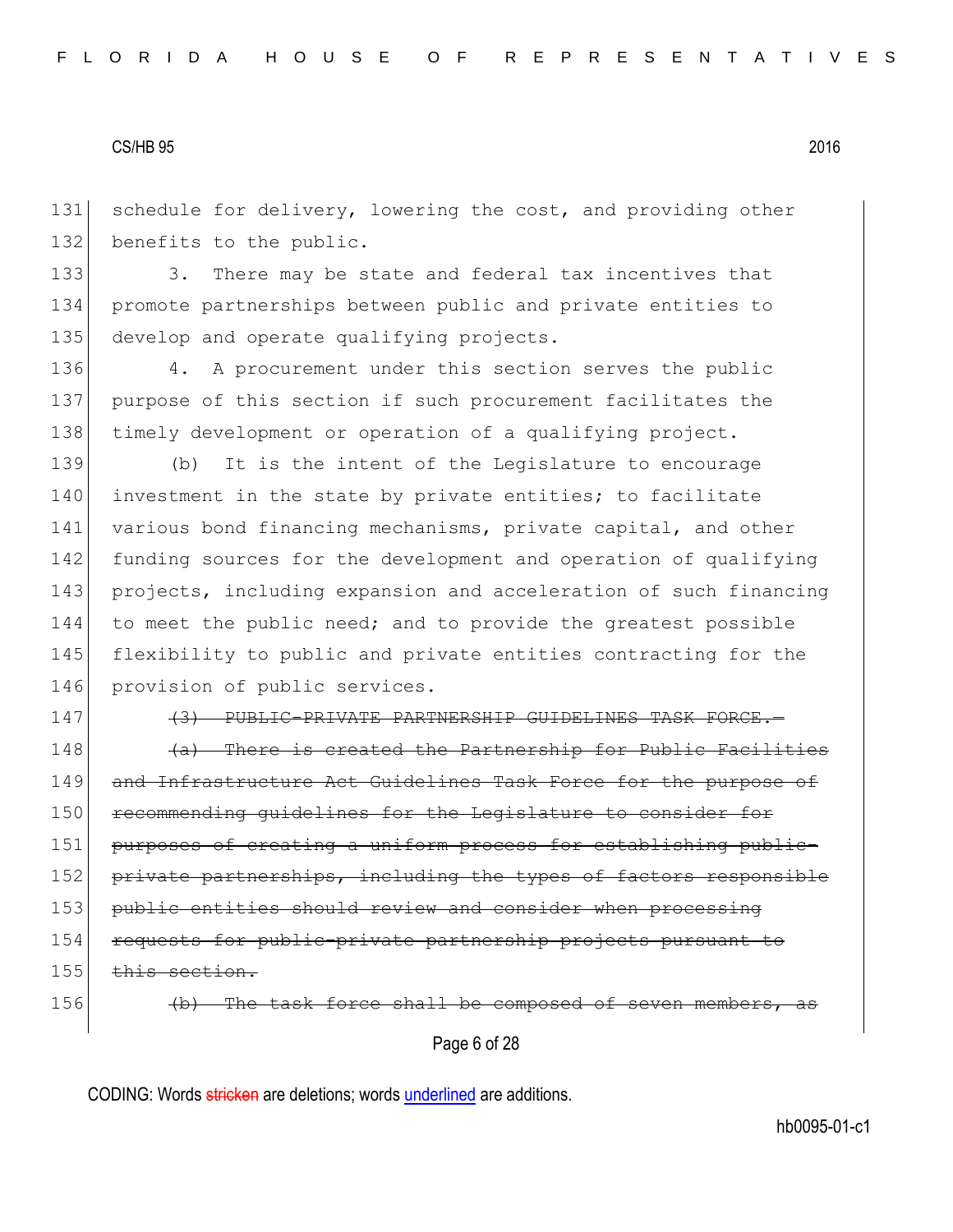157 follows:

| 158 | The Secretary of Management Services or his or her              |
|-----|-----------------------------------------------------------------|
| 159 | designee, who shall serve as chair of the task force.           |
| 160 | 2. Six members appointed by the Governor, as follows:           |
| 161 | One county government official.<br>$\theta$ .                   |
| 162 | -One municipal government official.<br><del>b.</del>            |
| 163 | One district school board member.<br>$e_{\cdot}$                |
| 164 | d. Three representatives of the business community.             |
| 165 | (c) Task force members must be appointed by July 31, 2013.      |
| 166 | By August 31, 2013, the task force shall meet to establish      |
| 167 | procedures for the conduct of its business and to elect a vice  |
| 168 | chair. The task force shall meet at the call of the chair. A    |
| 169 | majority of the members of the task force constitutes a quorum, |
| 170 | and a quorum is necessary for the purpose of voting on any      |
| 171 | action or recommendation of the task force. All meetings shall  |
| 172 | be held in Tallahassee, unless otherwise decided by the task    |
| 173 | force, and then no more than two such meetings may be held in   |
| 174 | other locations for the purpose of taking public testimony.     |
| 175 | Administrative and technical support shall be provided by the   |
| 176 | department. Task force members shall serve without compensation |
| 177 | and are not entitled to reimbursement for per diem or travel    |
| 178 | expenses.                                                       |
| 179 | (d) In reviewing public-private partnerships and                |
| 180 | developing recommendations, the task force must consider:       |
| 181 | Opportunities for competition through public notice and         |
| 182 | the availability of representatives of the responsible public   |
|     | Page 7 of 28                                                    |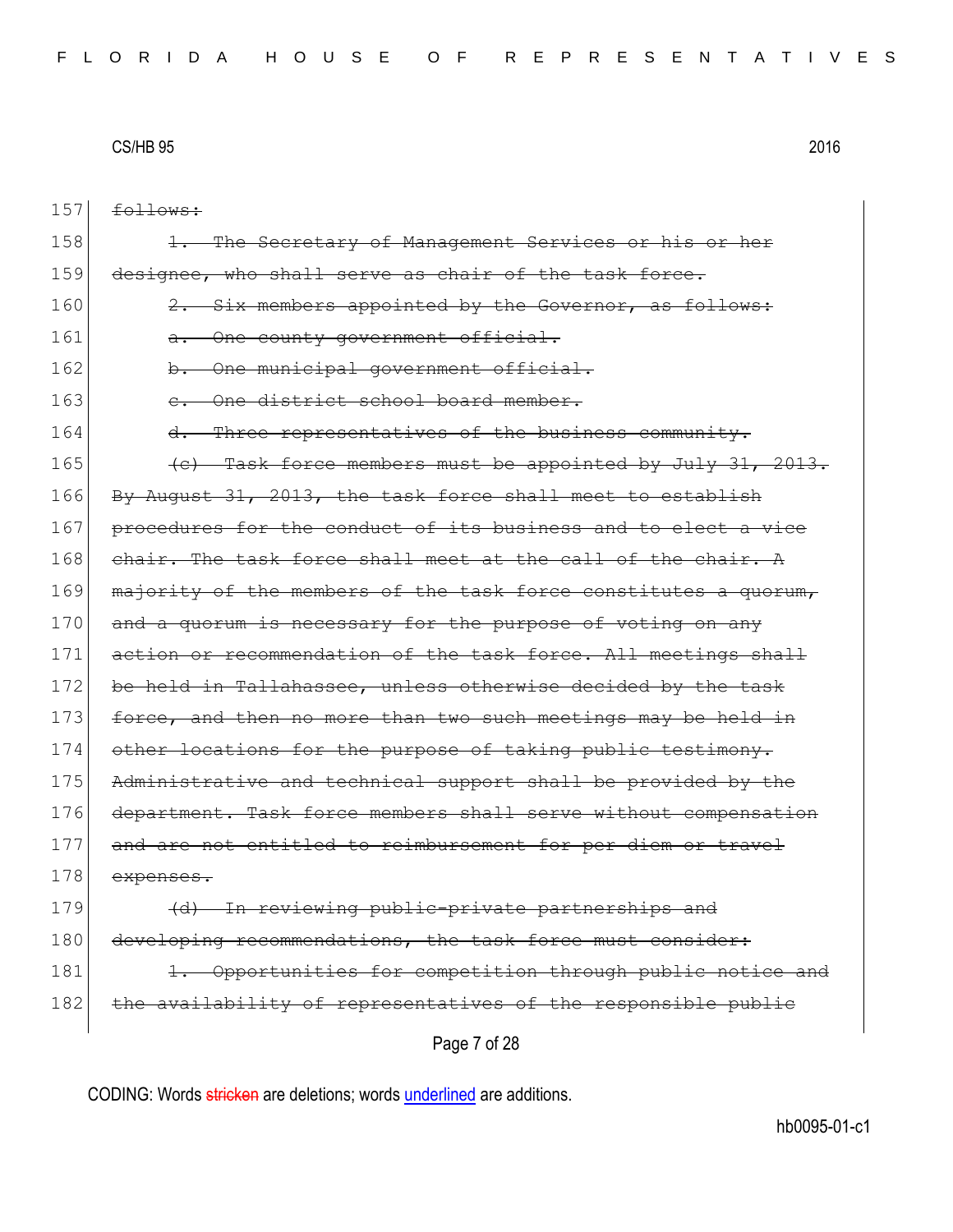Page 8 of 28 183 entity to meet with private entities considering a proposal. 184 2. Reasonable criteria for choosing among competing 185 <del>proposals.</del> 186 3. Suggested timelines for selecting proposals and 187 negotiating an interim or comprehensive agreement. 188 4. If an accelerated selection and review and 189 documentation timelines should be considered for proposals 190 involving a qualifying project that the responsible public 191 entity deems a priority. 192 5. Procedures for financial review and analysis which, at 193 a minimum, include a cost-benefit analysis, an assessment of 194 opportunity cost, and consideration of the results of all 195 studies and analyses related to the proposed qualifying project. 196 6. The adequacy of the information released when seeking 197 competing proposals and providing for the enhancement of that 198 information, if deemed necessary, to encourage competition. 199 7. Current exemptions from public records and public 200 meetings requirements, if any changes to those exemptions are 201 necessary, or if any new exemptions should be created in order 202 to maintain the confidentiality of financial and proprictary 203 information received as part of an unsolicited proposal. 204 8. Recommendations regarding the authority of the 205 responsible public entity to engage the services of qualified 206 professionals, which may include a Florida-registered 207 professional or a certified public accountant, not otherwise 208 employed by the responsible public entity, to provide an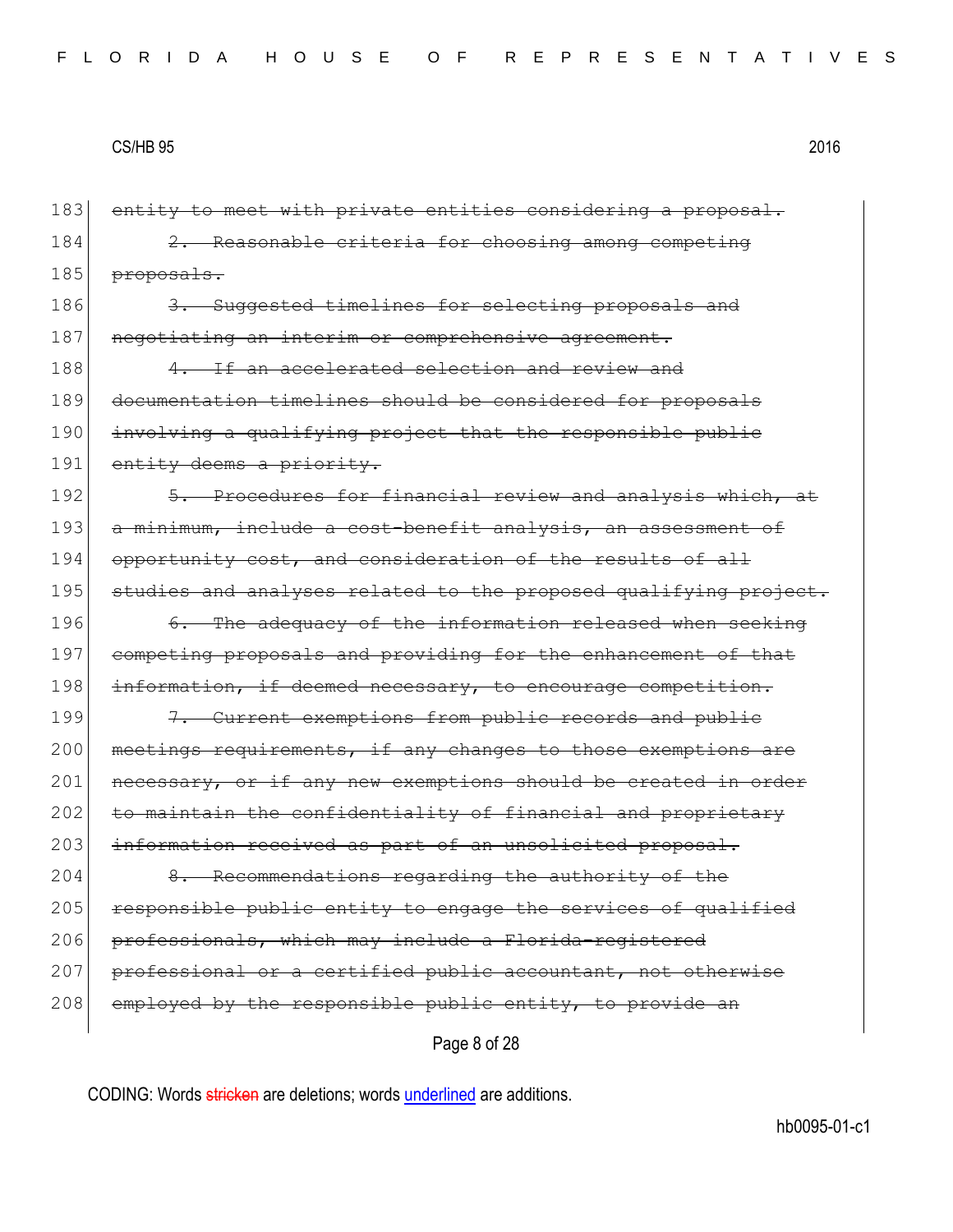209 independent analysis regarding the specifics, advantages, 210 disadvantages, and long-term and short-term costs of a request 211 by a private entity for approval of a qualifying project, unless 212 the governing body of the public entity determines that such 213 analysis should be performed by employees of the public entity.

 $214$  (e) The task force must submit a final report of its  $215$  recommendations to the Governor, the President of the Senate, 216 and the Speaker of the House of Representatives by July 1, 2014.

217  $(f)$  The task force is terminated December 31, 2014. The 218 establishment of quidelines pursuant to this section or the 219 adoption of such guidelines by a responsible public entity is 220 not required for such entity to request or receive proposals for 221 a qualifying project or to enter into a comprehensive agreement 222 for a qualifying project. A responsible public entity may adopt 223 guidelines so long as such quidelines are not inconsistent with  $224$  this section.

225 (3)(4) PROCUREMENT PROCEDURES.—A responsible public entity 226 may receive unsolicited proposals or may solicit proposals for a  $227$  qualifying project  $\theta$  projects and may thereafter enter into a 228 comprehensive an agreement with a private entity, or a 229 consortium of private entities, for the building, upgrading, 230 operating, ownership, or financing of facilities.

231 (a)1. The responsible public entity may establish a 232 reasonable application fee for the submission of an unsolicited 233 proposal under this section.

234 2. A private entity that submits an unsolicited proposal

Page 9 of 28

CODING: Words stricken are deletions; words underlined are additions.

hb0095-01-c1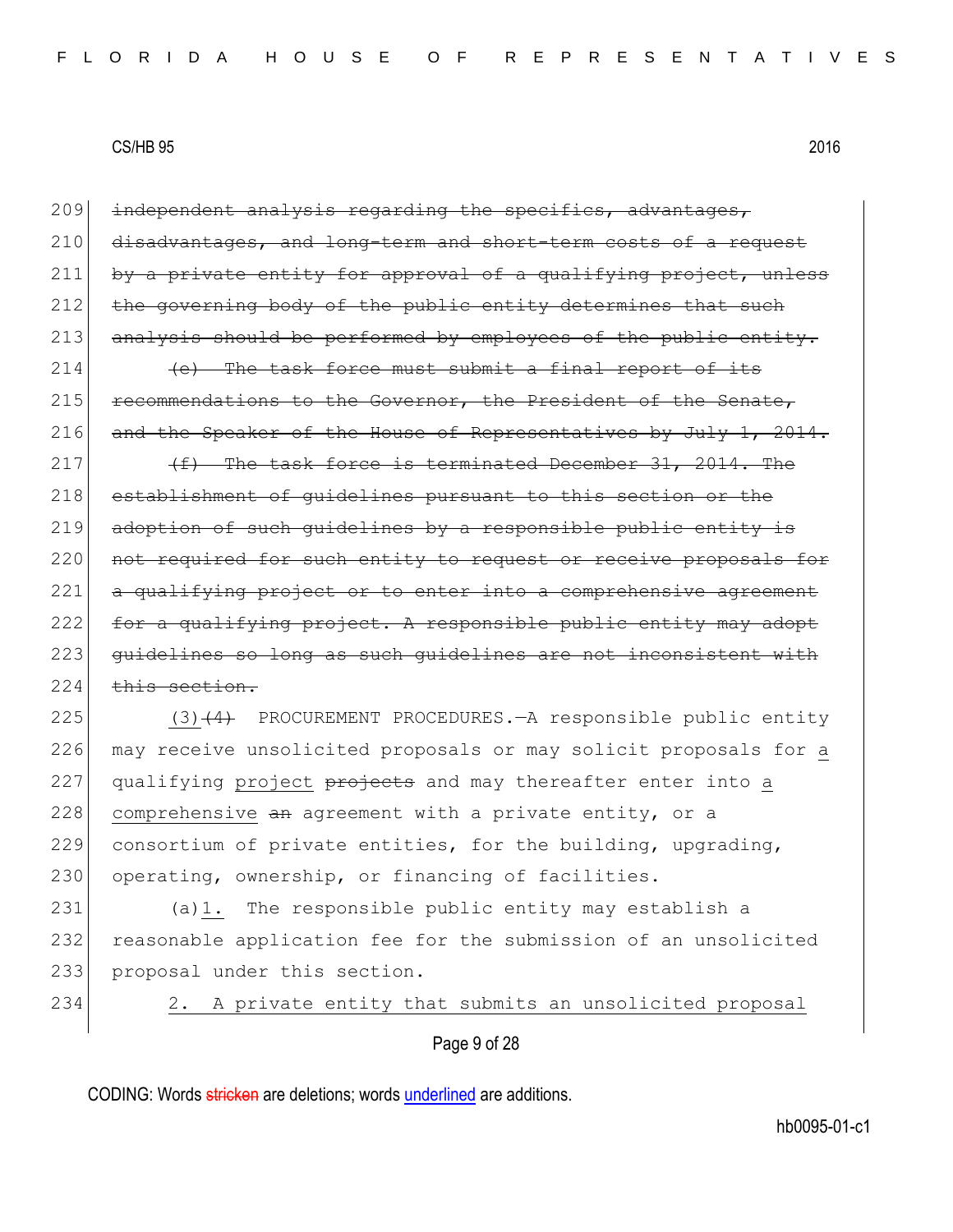| 235 | to a responsible public entity must concurrently pay an initial  |
|-----|------------------------------------------------------------------|
| 236 | application fee, as determined by the responsible public entity. |
| 237 | Payment must be made by cash, cashier's check, or other          |
| 238 | noncancelable instrument. Personal checks may not be accepted.   |
| 239 | 3. If the initial application fee does not cover the             |
| 240 | responsible public entity's costs to evaluate the unsolicited    |
| 241 | proposal, the responsible public entity must request in writing  |
| 242 | the additional amounts required. The private entity must pay the |
| 243 | requested additional amounts within 30 days after receipt of the |
| 244 | notice. The responsible public entity may stop its review of the |
| 245 | unsolicited proposal if the private entity fails to pay the      |
| 246 | additional amounts.                                              |
| 247 | 4. If the responsible public entity does not evaluate the        |
| 248 | unsolicited proposal, the responsible public entity must return  |
| 249 | the application fee The fee must be sufficient to pay the costs  |
| 250 | of evaluating the proposal. The responsible public entity may    |
| 251 | engage the services of a private consultant to assist in the     |
| 252 | evaluation.                                                      |
| 253 | The responsible public entity may request a proposal<br>(b)      |
| 254 | from private entities for a qualifying public-private project    |
| 255 | or, if the responsible public entity receives an unsolicited     |
| 256 | proposal for a qualifying public-private project and the         |
| 257 | responsible public entity intends to enter into a comprehensive  |
| 258 | agreement for the project described in the such unsolicited      |
| 259 | proposal, the responsible public entity shall publish notice in  |
| 260 | the Florida Administrative Register and a newspaper of general   |
|     | Page 10 of 28                                                    |
|     |                                                                  |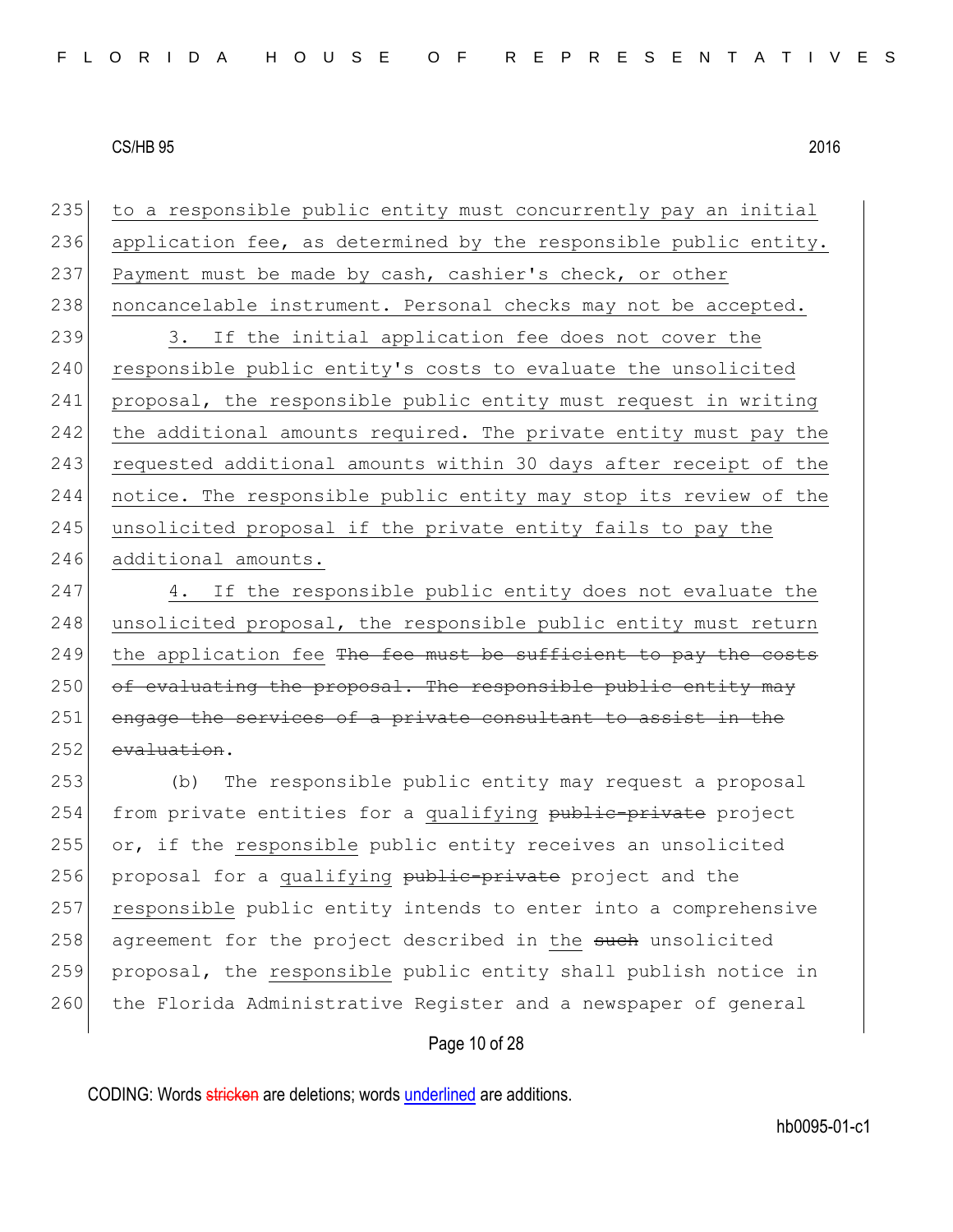261 circulation at least once a week for 2 weeks stating that the 262 responsible public entity has received a proposal and will 263 accept other proposals for the same project. The timeframe 264 within which the responsible public entity may accept other 265 proposals shall be determined by the responsible public entity 266 on a project-by-project basis based upon the complexity of the 267 qualifying project and the public benefit to be gained by 268 allowing a longer or shorter period of time within which other 269 proposals may be received; however, the timeframe for allowing 270 other proposals must be at least 21 days, but no more than 120 271 days, after the initial date of publication. If approved by a 272 majority vote of the responsible public entity's governing body, 273 the responsible public entity may alter the timeframe for 274 accepting proposals to more adequately suit the needs of the 275 qualifying project. A copy of the notice must be mailed to each 276 local government in the affected area. 277 (c) If the responsible public entity solicits proposals  $278$  under this section, the solicitation must include a design 279 criteria package prepared by an architect, engineer, or 280 landscape architect licensed in this state which is sufficient 281 to allow private entities to prepare a bid or a response. The 282 design criteria package must specify performance-based criteria 283 for the project, including the legal description of the site, 284 with survey information; interior space requirements; material 285 quality standards; schematic layouts and conceptual design 286 criteria for the project, with budget estimates; design and

Page 11 of 28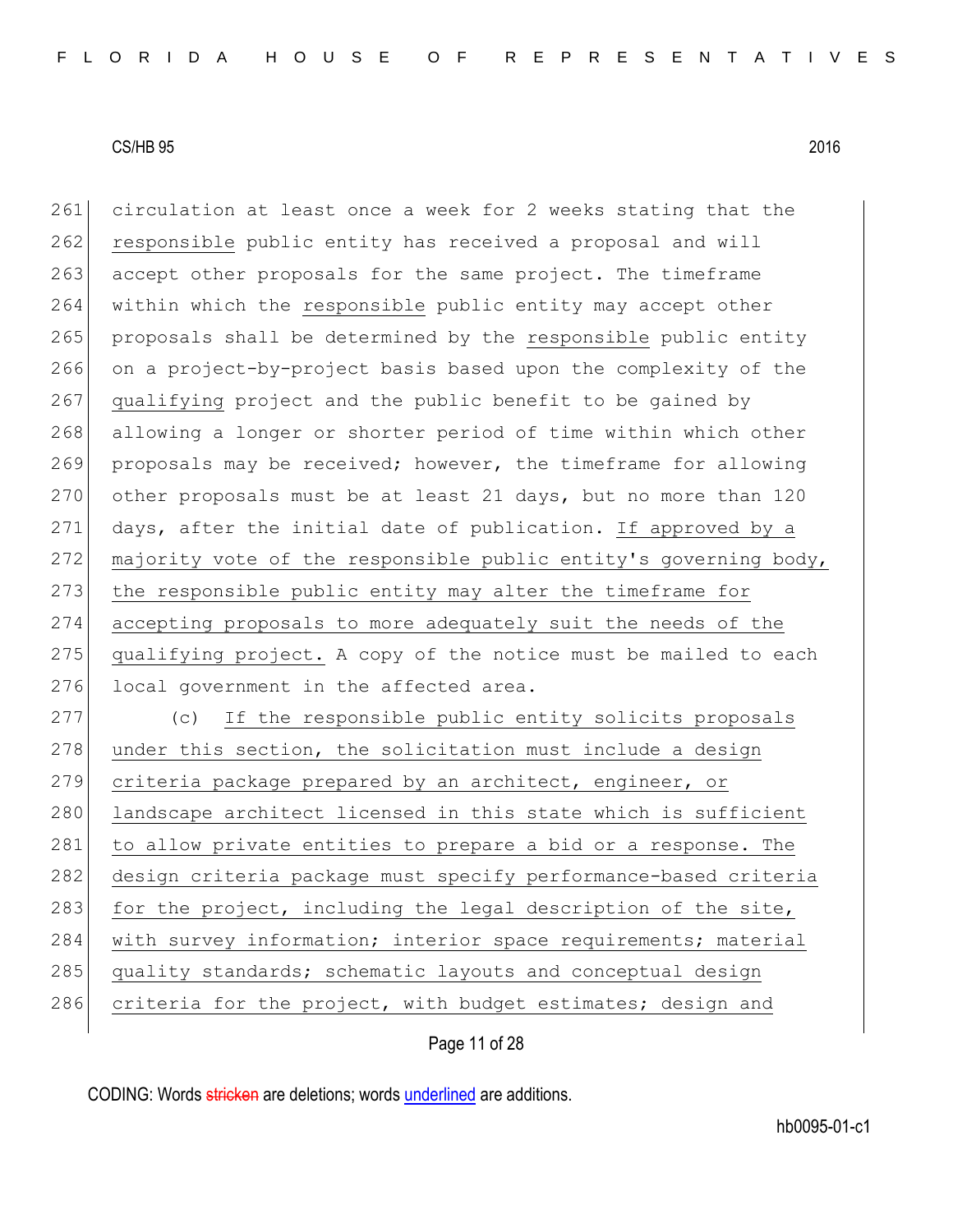287 construction schedules; and site and utility requirements A 288 responsible public entity that is a school board may enter into 289 a comprehensive agreement only with the approval of the local 290 governing body.

291 (d) Before approving a comprehensive agreement approval, 292 the responsible public entity must determine that the proposed 293 project:

294 1. Is in the public's best interest.

 $295$  2. Is for a facility that is owned by the responsible 296 public entity or for a facility for which ownership will be 297 conveyed to the responsible public entity.

298 3. Has adequate safequards in place to ensure that 299 additional costs or service disruptions are not imposed on the 300 public in the event of material default or cancellation of the 301 comprehensive agreement by the responsible public entity.

302 4. Has adequate safeguards in place to ensure that the 303 responsible public entity or private entity has the opportunity 304 to add capacity to the proposed project or other facilities 305 serving similar predominantly public purposes.

306 5. Will be owned by the responsible public entity upon 307 completion, expiration, or termination of the comprehensive 308 agreement and upon payment of the amounts financed.

309 (e) Before signing a comprehensive agreement, the 310 responsible public entity must consider a reasonable finance 311 plan that is consistent with subsection (9)  $\{11\}$ ; the qualifying 312 project cost; revenues by source; available financing; major

## Page 12 of 28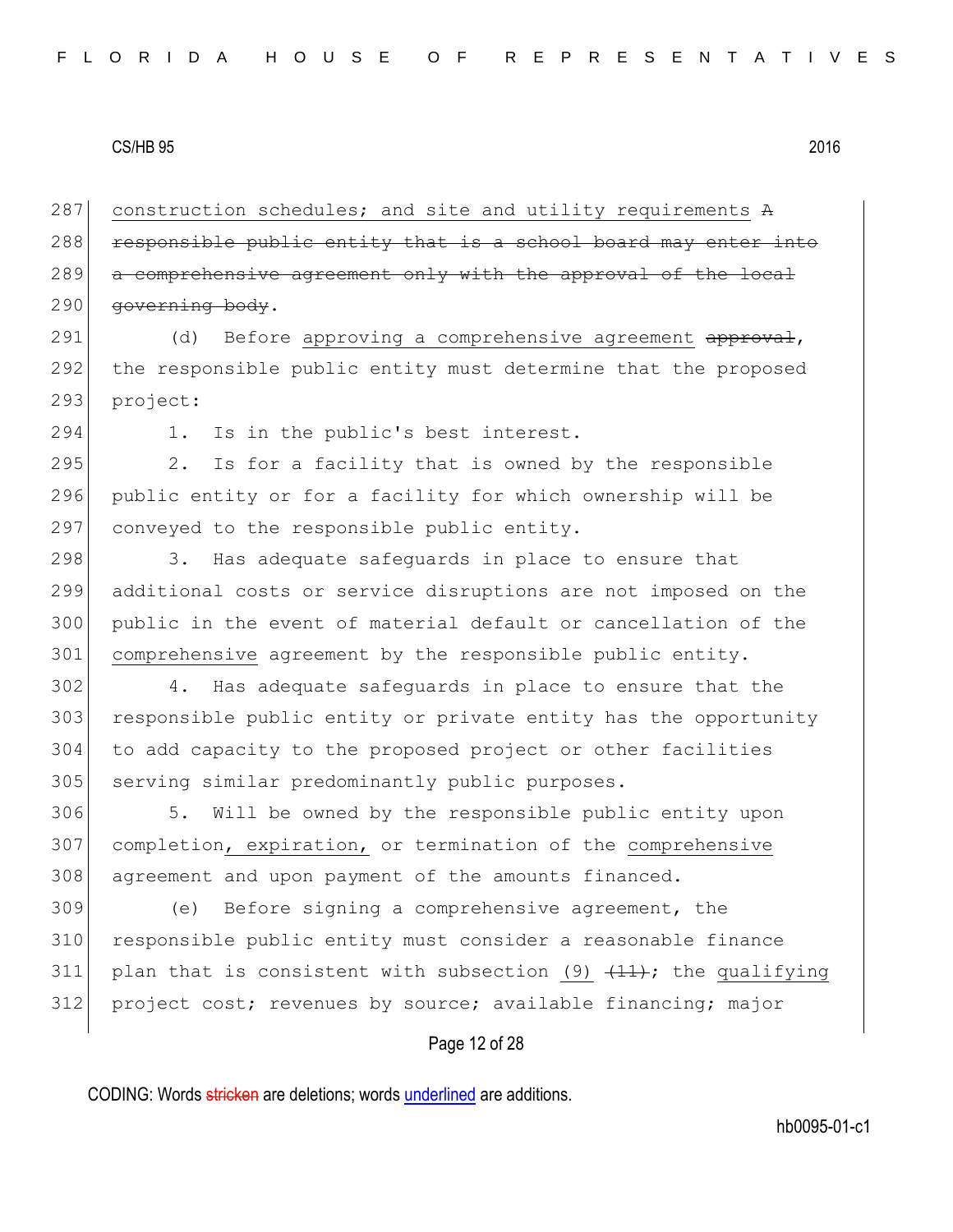assumptions; internal rate of return on private investments, if governmental funds are assumed in order to deliver a cost-315 feasible project; and a total cash-flow analysis beginning with the implementation of the project and extending for the term of 317 the comprehensive agreement.

 (f) In considering an unsolicited proposal, the responsible public entity may require from the private entity a technical study prepared by a nationally recognized expert with experience in preparing analysis for bond rating agencies. In evaluating the technical study, the responsible public entity 323 may rely upon internal staff reports prepared by personnel familiar with the operation of similar facilities or the advice of external advisors or consultants who have relevant experience.

327 (4)<del>(5)</del> PROJECT APPROVAL REQUIREMENTS.—An unsolicited 328 proposal from a private entity for approval of a qualifying project must be accompanied by the following material and information, unless waived by the responsible public entity:

 (a) A description of the qualifying project, including the conceptual design of the facilities or a conceptual plan for the provision of services, and a schedule for the initiation and completion of the qualifying project.

 (b) A description of the method by which the private 336 entity proposes to secure the necessary property interests that 337 are required for the qualifying project.

(c) A description of the private entity's general plans

## Page 13 of 28

CODING: Words stricken are deletions; words underlined are additions.

hb0095-01-c1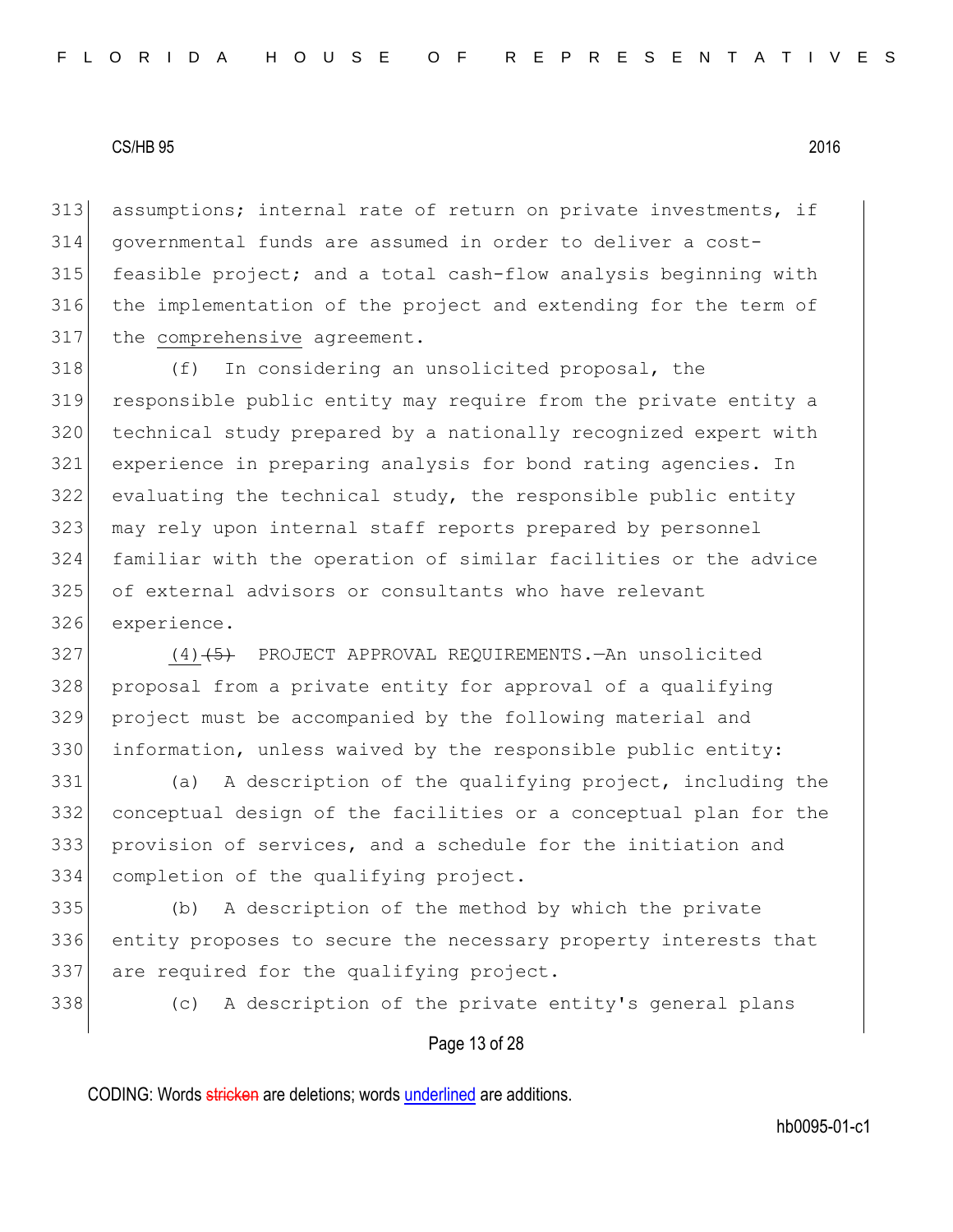for financing the qualifying project, including the sources of the private entity's funds and the identity of any dedicated revenue source or proposed debt or equity investment on behalf 342 of the private entity.

343 (d) The name and address of a person who may be contacted 344 for additional information concerning the proposal.

 (e) The proposed user fees, lease payments, or other service payments over the term of a comprehensive agreement, and the methodology for and circumstances that would allow changes 348 to the user fees, lease payments, and other service payments over time.

350 (f) Additional material or information that the 351 responsible public entity reasonably requests.

353 Any pricing or financial terms included in an unsolicited 354 proposal must be specific as to when the pricing or terms 355 expire.

352

356  $(5)$   $(6)$  PROJECT QUALIFICATION AND PROCESS.

357 (a) The private entity, or the applicable party or parties 358 of the private entity's team, must meet the minimum standards 359 contained in the responsible public entity's guidelines for 360 qualifying professional services and contracts for traditional 361 procurement projects.

362 (b) The responsible public entity must:

363 1. Ensure that provision is made for the private entity's 364 performance and payment of subcontractors, including, but not

## Page 14 of 28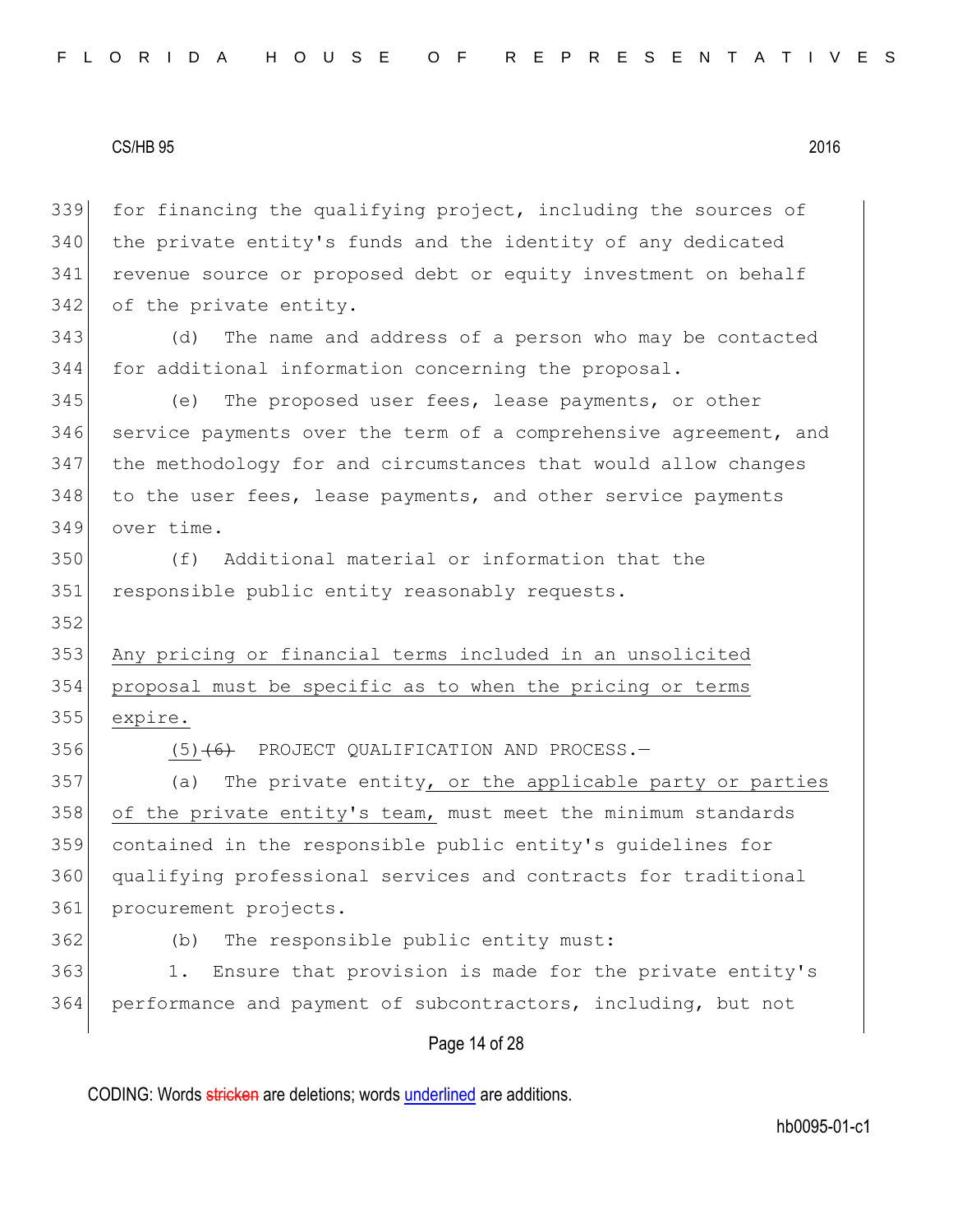limited to, surety bonds, letters of credit, parent company guarantees, and lender and equity partner guarantees. For the components of the qualifying project which involve construction performance and payment, bonds are required and are subject to the recordation, notice, suit limitation, and other requirements of s. 255.05.

371 2. Ensure the most efficient pricing of the security 372 package that provides for the performance and payment of 373 subcontractors.

374 3. Ensure that provision is made for the transfer of the 375 private entity's obligations if the comprehensive agreement 376 addresses termination upon is terminated or a material default 377 of the comprehensive agreement occurs.

378 (c) After the public notification period has expired in 379 the case of an unsolicited proposal, the responsible public 380 entity shall rank the proposals received in order of preference. 381 In ranking the proposals, the responsible public entity may 382 consider factors that include, but are not limited to, 383 professional qualifications, general business terms, innovative 384 design techniques or cost-reduction terms, and finance plans. 385 The responsible public entity may then begin negotiations for a 386 comprehensive agreement with the highest-ranked firm. If the 387 responsible public entity is not satisfied with the results of 388 the negotiations, the responsible public entity may terminate 389 negotiations with the proposer and negotiate with the second-390 ranked or subsequent-ranked firms, in the order consistent with

## Page 15 of 28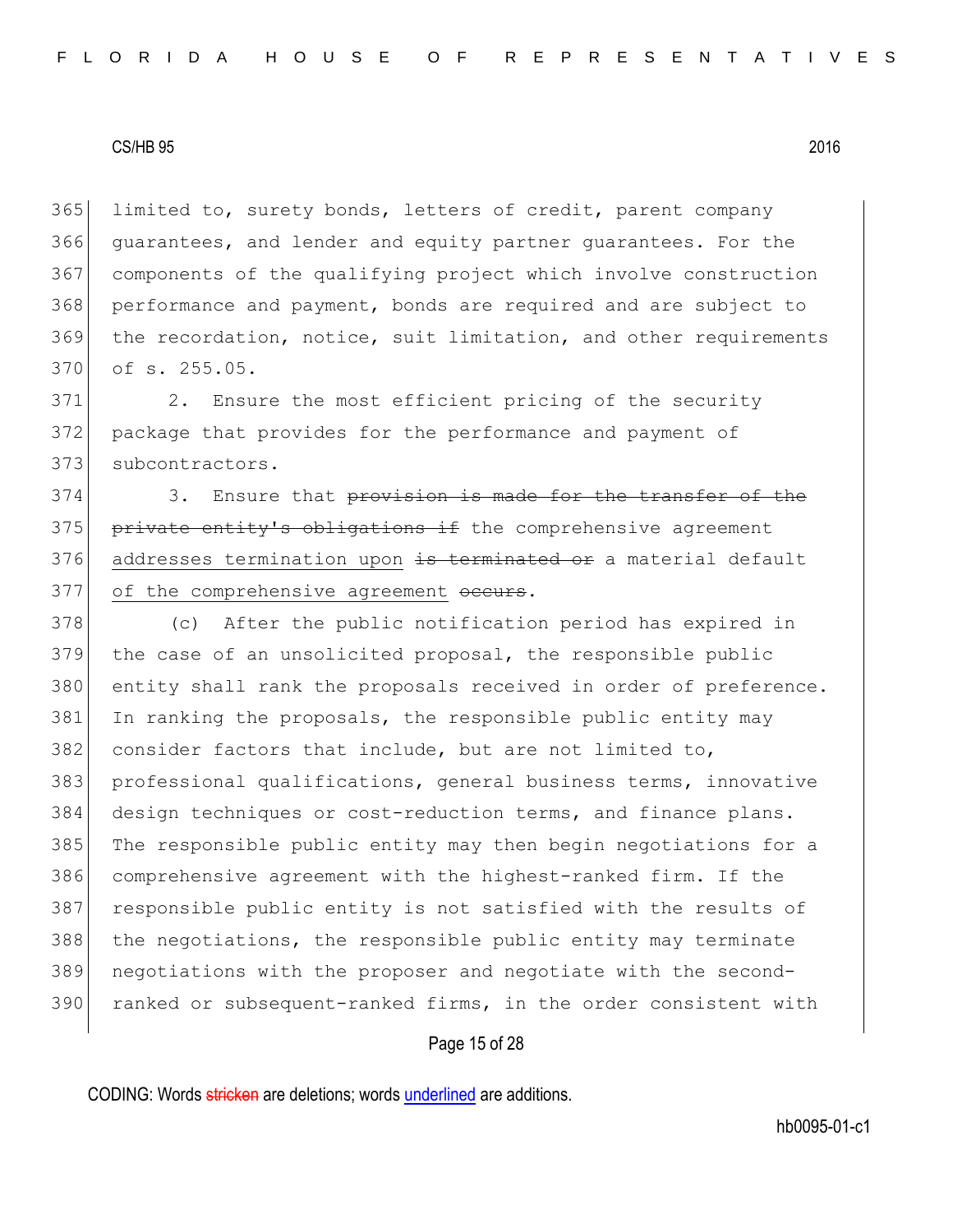this procedure. If only one proposal is received, the 392 responsible public entity may negotiate in good faith, and if 393 the responsible public entity is not satisfied with the results of the negotiations, the responsible public entity may terminate 395 negotiations with the proposer. Notwithstanding this paragraph, the responsible public entity may reject all proposals at any point in the process until a contract with the proposer is executed.

399 (d) The responsible public entity shall perform an 400 independent analysis of the proposed public-private partnership 401 which demonstrates the cost-effectiveness and overall public 402 benefit before the procurement process is initiated or before 403 the contract is awarded.

404 (e) The responsible public entity may approve the 405 development or operation of an educational facility, a 406 transportation facility, a water or wastewater management 407 facility or related infrastructure, a technology infrastructure 408 or other public infrastructure, or a government facility needed 409 by the responsible public entity as a qualifying project, or the 410 design or equipping of a qualifying project that is developed or 411 operated, if:

412 1. There is a public need for or benefit derived from a 413 project of the type that the private entity proposes as the 414 qualifying project.

415 2. The estimated cost of the qualifying project is 416 reasonable in relation to similar facilities.

## Page 16 of 28

CODING: Words stricken are deletions; words underlined are additions.

hb0095-01-c1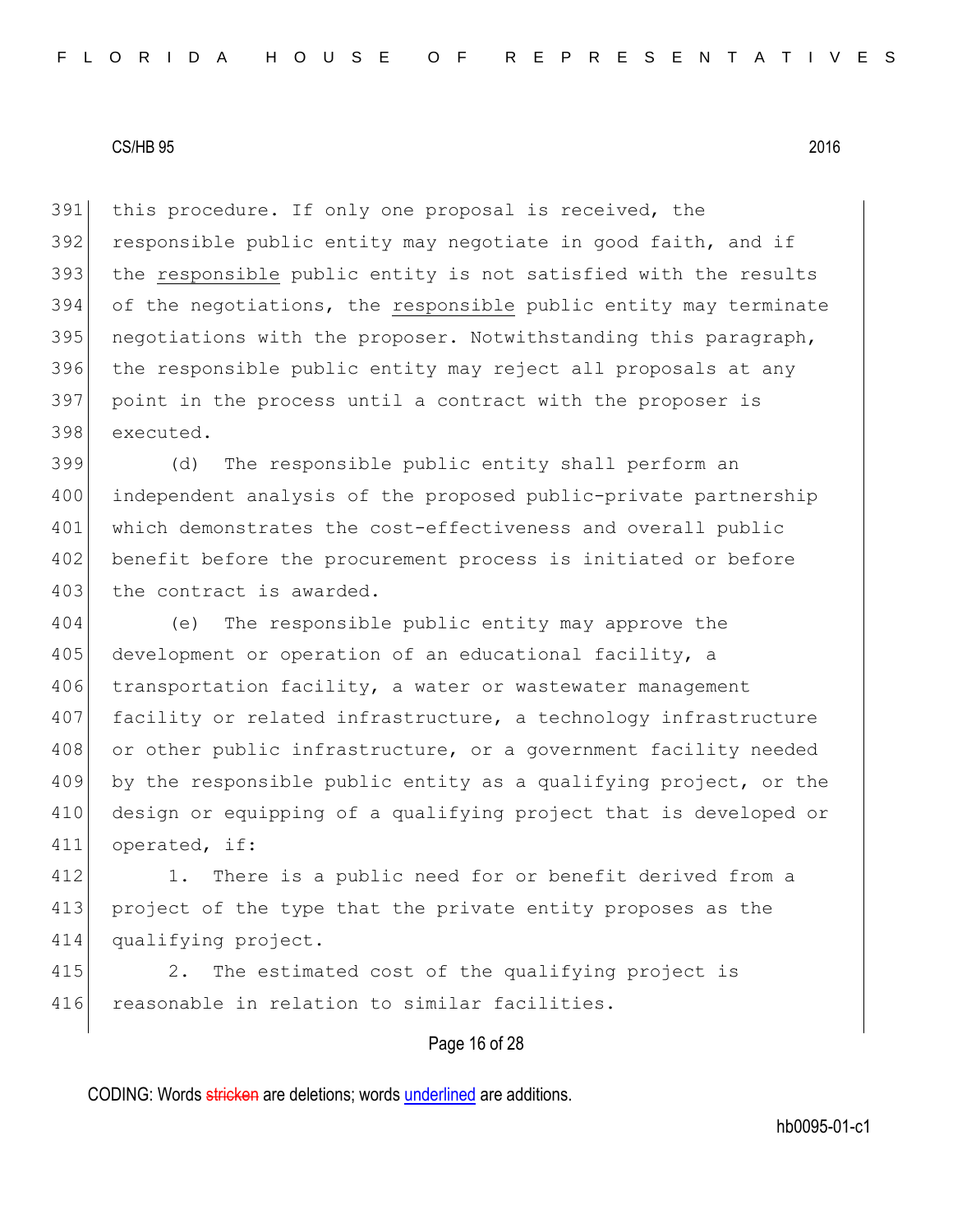417 3. The private entity's plans will result in the timely 418 acquisition, design, construction, improvement, renovation, 419 expansion, equipping, maintenance, or operation of the 420 qualifying project.

421 (f) The responsible public entity may charge a reasonable 422 fee to cover the costs of processing, reviewing, and evaluating 423 the request, including, but not limited to, reasonable attorney 424 fees and fees for financial and technical advisors or 425 consultants and for other necessary advisors or consultants.

 $(q)$  Upon approval of a qualifying project, the responsible public entity shall establish a date for the commencement of 428 activities related to the qualifying project. The responsible public entity may extend the commencement date.

430 (h) Approval of a qualifying project by the responsible 431 public entity is subject to entering into a comprehensive 432 agreement with the private entity.

433 (7) NOTICE TO AFFECTED LOCAL JURISDICTIONS.

434  $\left( a\right)$  The responsible public entity must notify each 435 affected local jurisdiction by furnishing a copy of the proposal 436 to each affected local jurisdiction when considering a proposal 437 for a qualifying project.

438 (d) Each affected local jurisdiction that is not a 439 responsible public entity for the respective qualifying project 440 may, within 60 days after receiving the notice, submit in 441 writing any comments to the responsible public entity and 442 indicate whether the facility is incompatible with the local

Page 17 of 28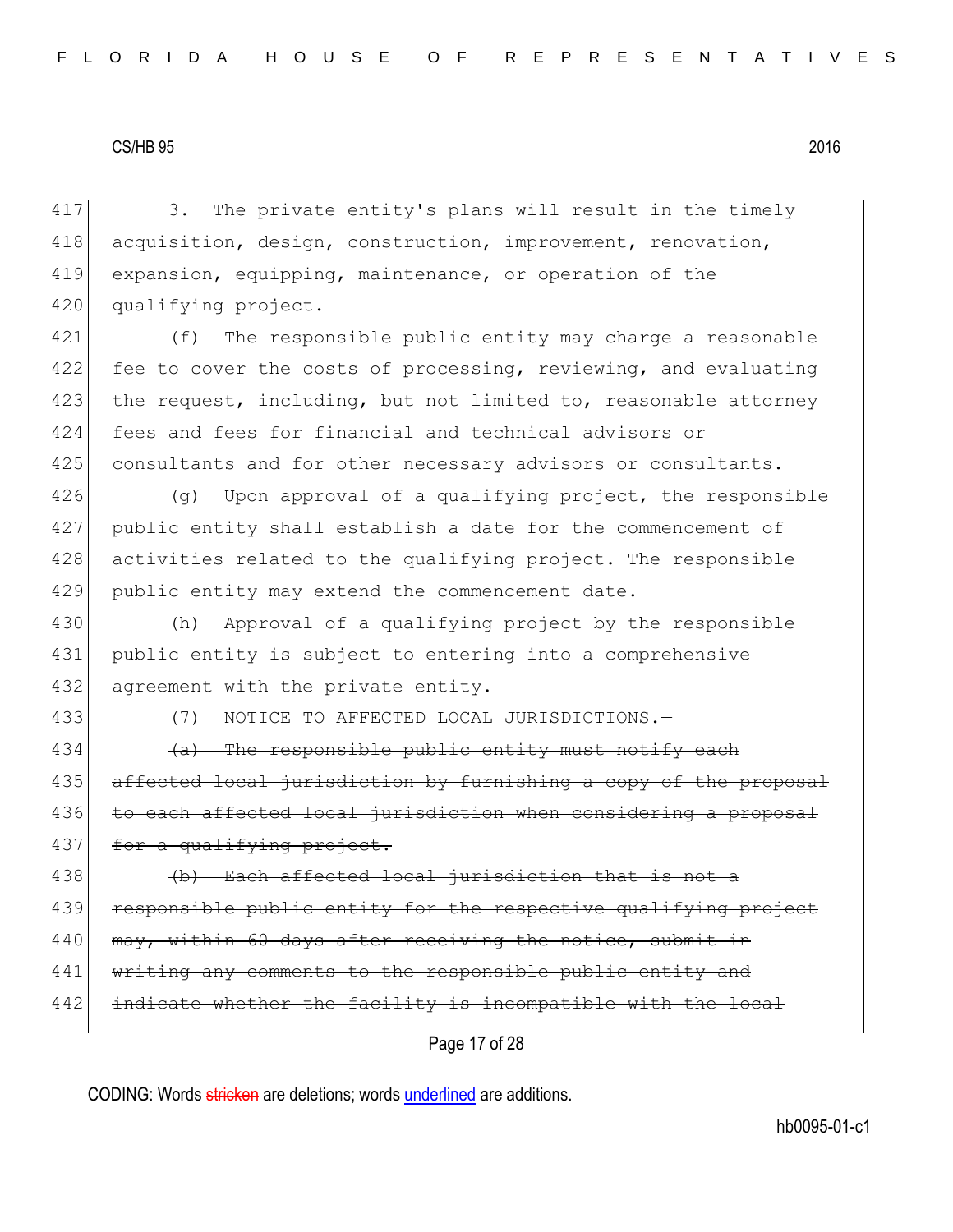443 comprehensive plan, the local infrastructure development plan, 444 the capital improvements budget, any development of regional 445 impact processes or timelines, or other governmental spending 446 plan. The responsible public entity shall consider the comments 447 of the affected local jurisdiction before entering into a 448 comprehensive agreement with a private entity. If an affected 449 local jurisdiction fails to respond to the responsible public 450 entity within the time provided in this paragraph, the 451 nonresponse is deemed an acknowledgment by the affected local 452 jurisdiction that the qualifying project is compatible with the 453 local comprehensive plan, the local infrastructure development 454 plan, the capital improvements budget, or other governmental 455 spending plan.

456 (6)<del>(8)</del> INTERIM AGREEMENT.—Before or in connection with the 457 negotiation of a comprehensive agreement, the responsible public 458 entity may enter into an interim agreement with the private 459 entity proposing the development or operation of the qualifying 460 project. An interim agreement does not obligate the responsible 461 public entity to enter into a comprehensive agreement. The 462 interim agreement is discretionary with the parties and is not 463 required on a qualifying project for which the parties may 464 proceed directly to a comprehensive agreement without the need 465 for an interim agreement. An interim agreement must be limited 466 to provisions that:

467 (a) Authorize the private entity to commence activities 468 for which it may be compensated related to the proposed

#### Page 18 of 28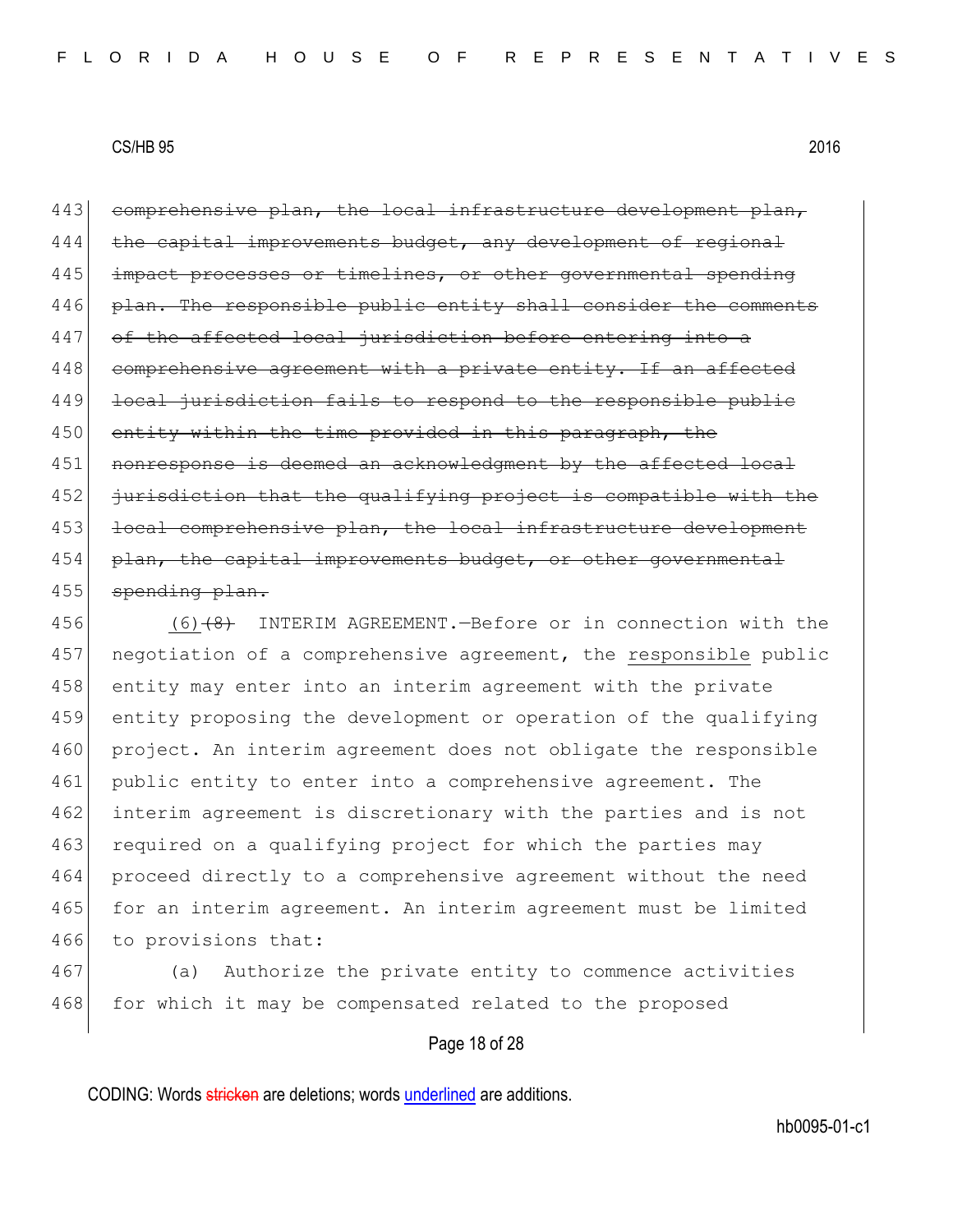469 qualifying project, including, but not limited to, project 470 planning and development, design, environmental analysis and 471 mitigation, survey, other activities concerning any part of the 472 proposed qualifying project, and ascertaining the availability 473 of financing for the proposed facility or facilities.

474 (b) Establish the process and timing of the negotiation of 475 the comprehensive agreement.

476 (c) Contain such other provisions related to an aspect of 477 the development or operation of a qualifying project that the 478 responsible public entity and the private entity deem 479 appropriate.

480 (7)<del>(9)</del> COMPREHENSIVE AGREEMENT.

481 (a) Before developing or operating the qualifying project, 482 the private entity must enter into a comprehensive agreement 483 with the responsible public entity. The comprehensive agreement 484 must provide for:

485 1. Delivery of performance and payment bonds, letters of 486 credit, or other security acceptable to the responsible public 487 entity in connection with the development or operation of the 488 qualifying project in the form and amount satisfactory to the 489 responsible public entity. For the components of the qualifying 490 project which involve construction, the form and amount of the 491 bonds must comply with s. 255.05.

492 2. Review of the design for the qualifying project by the 493 responsible public entity and, if the design conforms to 494 standards acceptable to the responsible public entity, the

## Page 19 of 28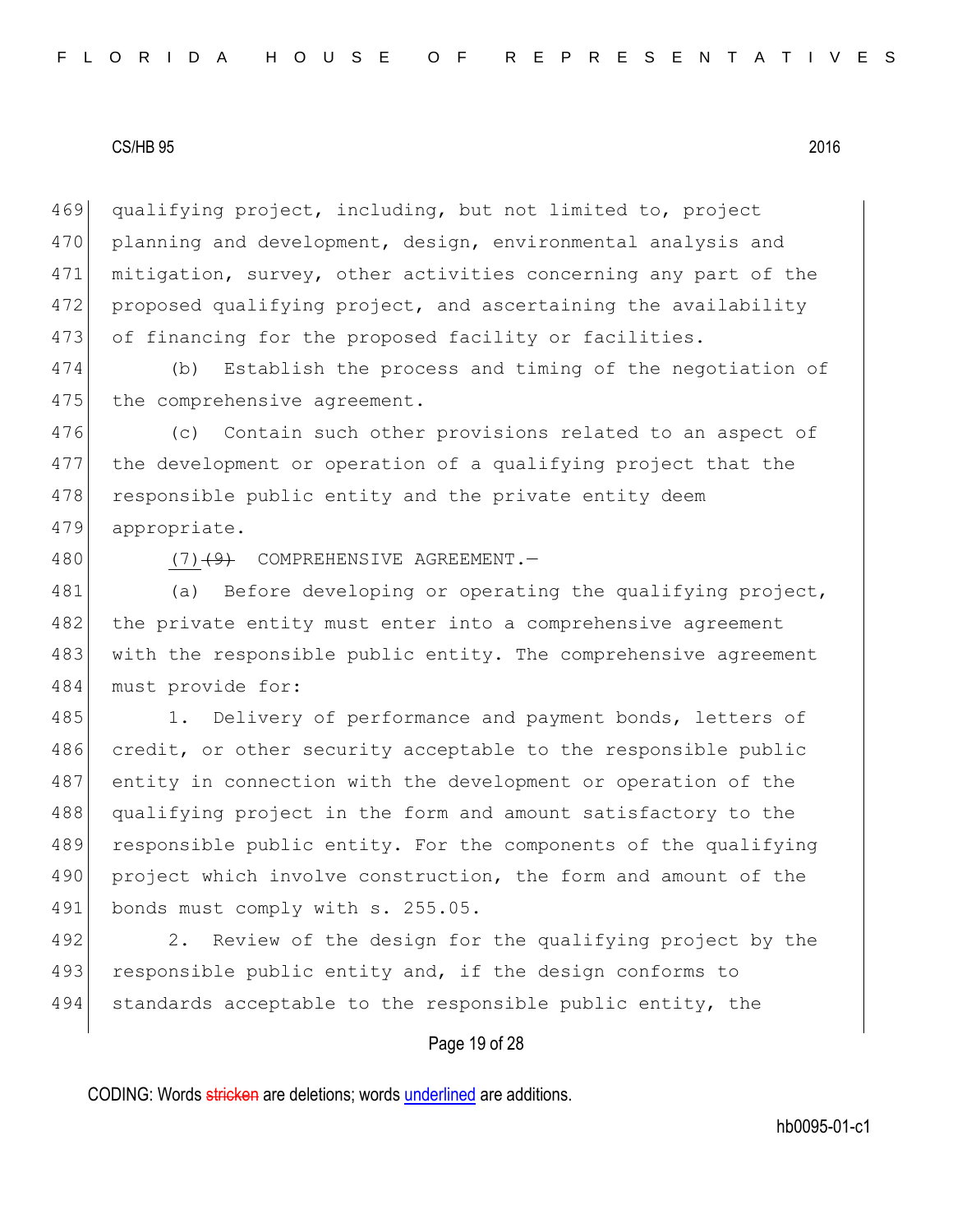495 approval of the responsible public entity. This subparagraph 496 does not require the private entity to complete the design of 497 the qualifying project before the execution of the comprehensive 498 agreement.

499 3. Inspection of the qualifying project by the responsible 500 public entity to ensure that the private entity's activities are 501 acceptable to the responsible public entity in accordance with 502 the comprehensive agreement.

 4. Maintenance of a policy of public liability insurance, a copy of which must be filed with the responsible public entity 505 and accompanied by proofs of coverage, or self-insurance, each in the form and amount satisfactory to the responsible public entity and reasonably sufficient to ensure coverage of tort liability to the public and employees and to enable the 509 continued operation of the qualifying project.

510 5. Monitoring by the responsible public entity of the 511 maintenance practices to be performed by the private entity to 512 ensure that the qualifying project is properly maintained.

513 6. Periodic filing by the private entity of the 514 appropriate financial statements that pertain to the qualifying 515 project.

516 7. Procedures that govern the rights and responsibilities 517 of the responsible public entity and the private entity in the 518 course of the construction and operation of the qualifying 519 project and in the event of the termination of the comprehensive 520 agreement or a material default by the private entity. The

## Page 20 of 28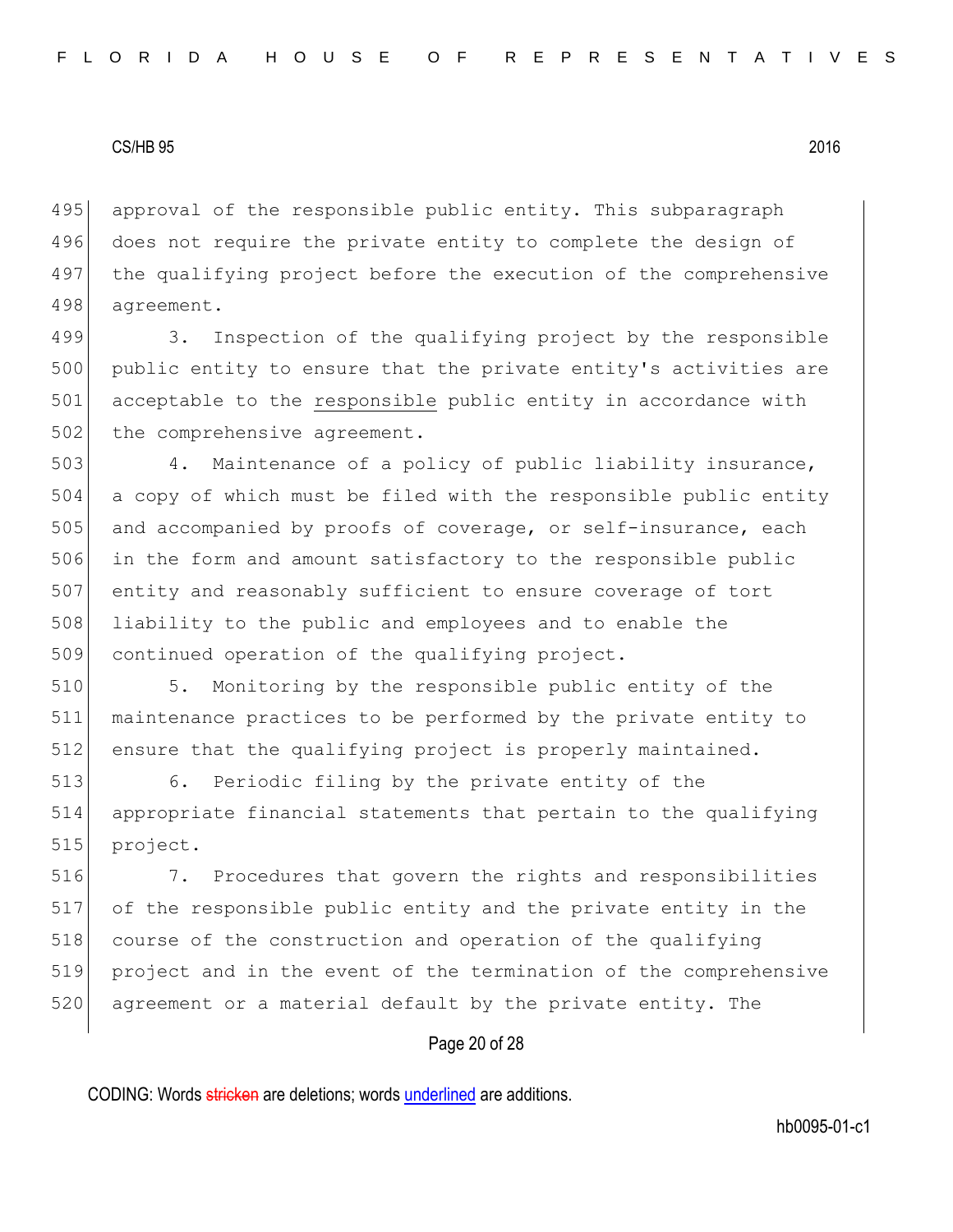procedures must include conditions that govern the assumption of the duties and responsibilities of the private entity by an 523 entity that funded, in whole or part, the qualifying project or by the responsible public entity, and must provide for the 525 transfer or purchase of property or other interests of the private entity by the responsible public entity.

 8. Fees, lease payments, or service payments. In 528 negotiating user fees, the fees must be the same for persons using the facility under like conditions and must not materially 530 discourage use of the qualifying project. The execution of the comprehensive agreement or a subsequent amendment is conclusive evidence that the fees, lease payments, or service payments provided for in the comprehensive agreement comply with this section. Fees or lease payments established in the comprehensive agreement as a source of revenue may be in addition to, or in 536 lieu of, service payments.

537 9. Duties of the private entity, including the terms and 538 conditions that the responsible public entity determines serve 539 the public purpose of this section.

540 (b) The comprehensive agreement may include:

541 1. An agreement by the responsible public entity to make 542 grants or loans to the private entity from amounts received from 543 the federal, state, or local government or an agency or 544 instrumentality thereof.

545 2. A provision under which each entity agrees to provide 546 notice of default and cure rights for the benefit of the other

## Page 21 of 28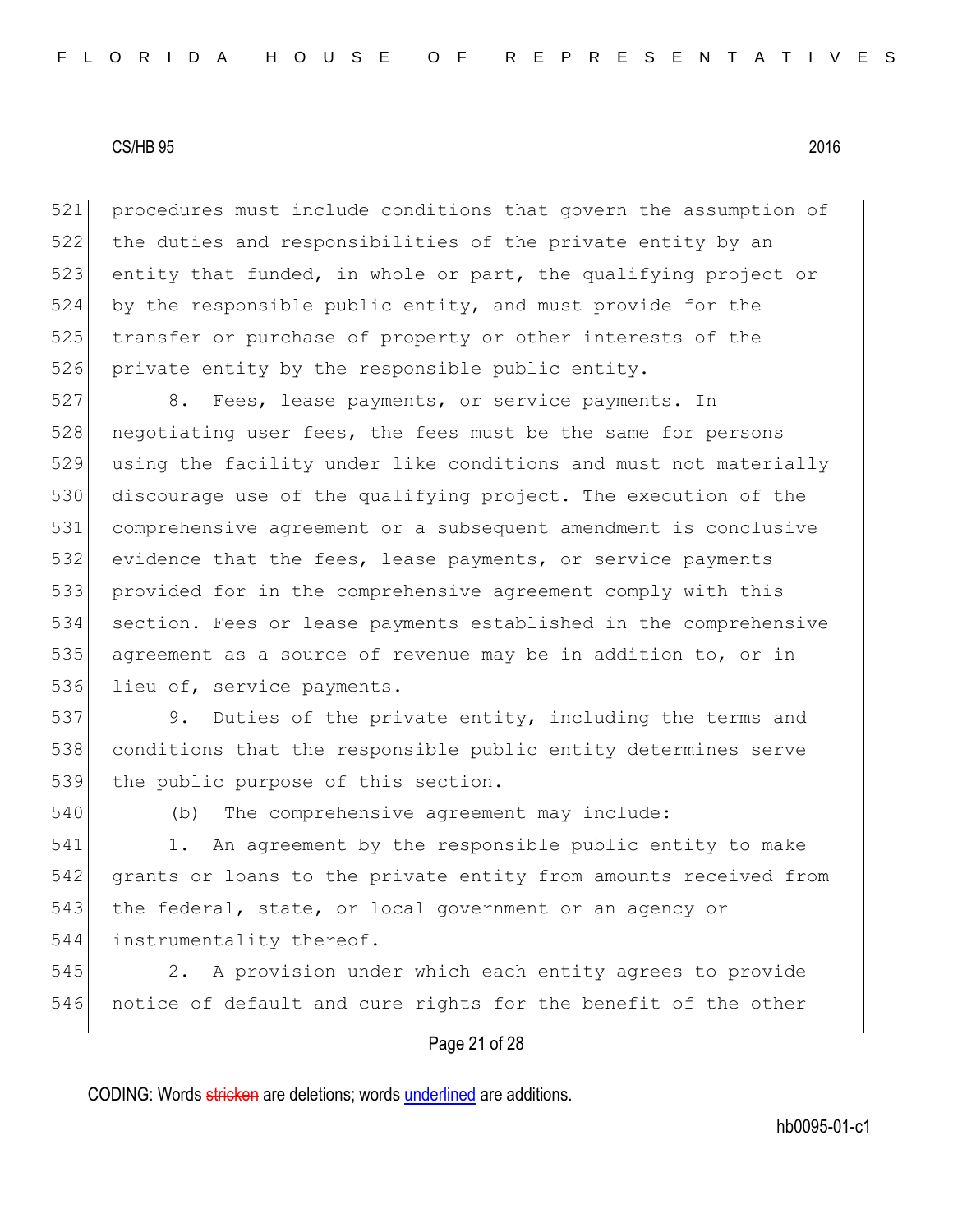547 entity, including, but not limited to, a provision regarding 548 unavoidable delays.

549 3. A provision that terminates the authority and duties of 550 the private entity under this section and dedicates the 551 qualifying project to the responsible public entity or, if the 552 qualifying project was initially dedicated by an affected local 553 jurisdiction, to the affected local jurisdiction for public use.

554 (8) $(10)$  FEES.—A comprehensive An agreement entered into pursuant to this section may authorize the private entity to impose fees to members of the public for the use of the facility. The following provisions apply to the comprehensive agreement:

559 (a) The responsible public entity may develop new 560 facilities or increase capacity in existing facilities through a 561 comprehensive agreement with a private entity agreements with 562 public-private partnerships.

563 (b) The comprehensive public-private partnership agreement 564 must ensure that the facility is properly operated, maintained, 565 or improved in accordance with standards set forth in the 566 comprehensive agreement.

567 (c) The responsible public entity may lease existing fee-568 for-use facilities through a comprehensive public-private 569 partnership agreement.

570 (d) Any revenues must be authorized by and applied in the 571 manner set forth in regulated by the responsible public entity 572 <del>pursuant to</del> the comprehensive agreement.

## Page 22 of 28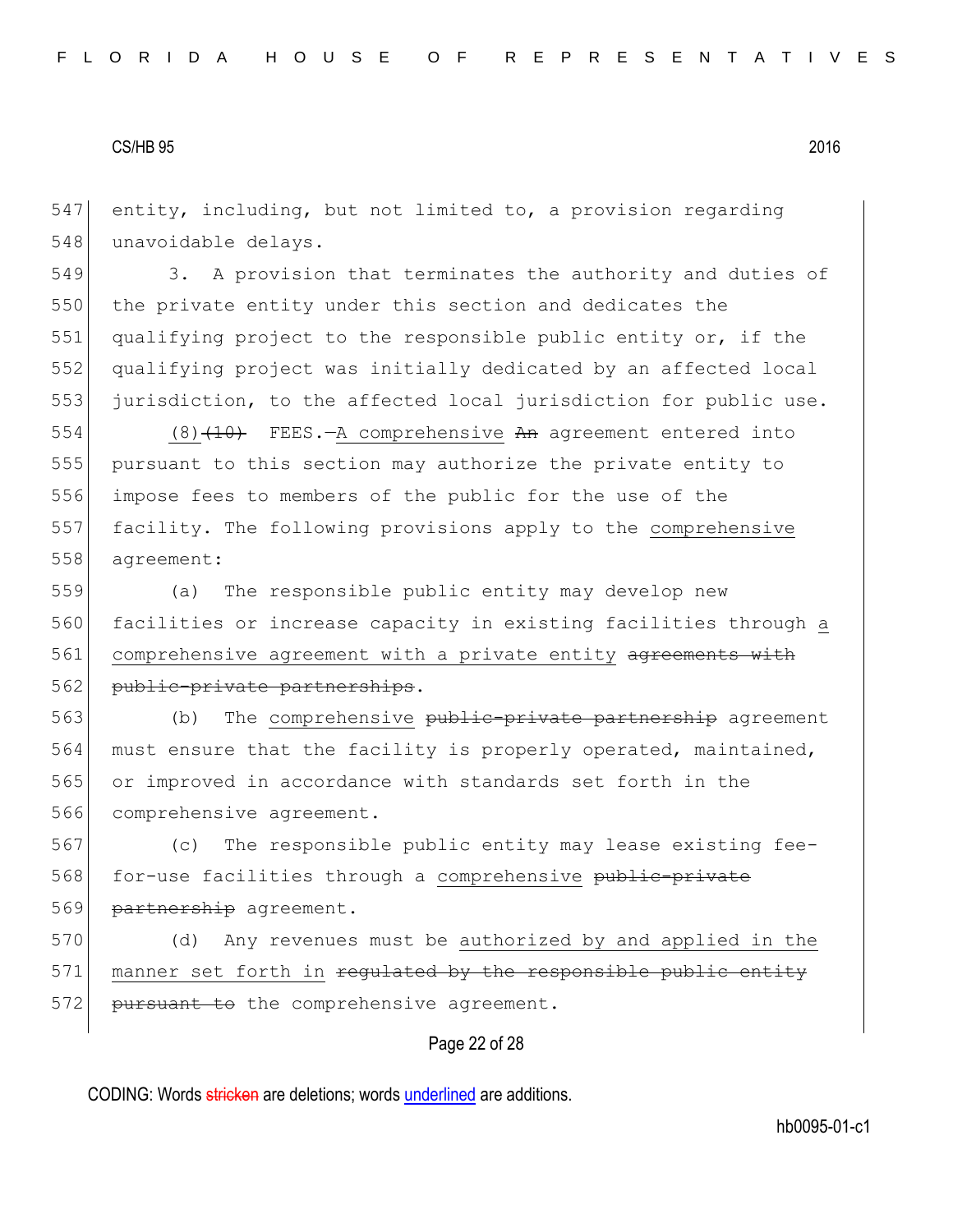573 (e) A negotiated portion of revenues from fee-generating 574 uses may must be returned to the responsible public entity over 575 the life of the comprehensive agreement.

576 (9)  $(11)$  FINANCING.

577 (a) A private entity may enter into a private-source 578 financing agreement between financing sources and the private 579 entity. A financing agreement and any liens on the property or 580 facility must be paid in full at the applicable closing that 581 transfers ownership or operation of the facility to the 582 responsible public entity at the conclusion of the term of the 583 comprehensive agreement.

584 (b) The responsible public entity may lend funds to 585 private entities that construct projects containing facilities 586 that are approved under this section.

587 (c) The responsible public entity may use innovative 588 finance techniques associated with a public-private partnership 589 under this section, including, but not limited to, federal loans 590 as provided in Titles 23 and 49 C.F.R., commercial bank loans, 591 and hedges against inflation from commercial banks or other 592 private sources. In addition, the responsible public entity may 593 provide its own capital or operating budget to support a 594 qualifying project. The budget may be from any legally 595 permissible funding sources of the responsible public entity, 596 including the proceeds of debt issuances. A responsible public 597 entity may use the model financing agreement provided in s. 598 489.145(6) for its financing of a facility owned by a

### Page 23 of 28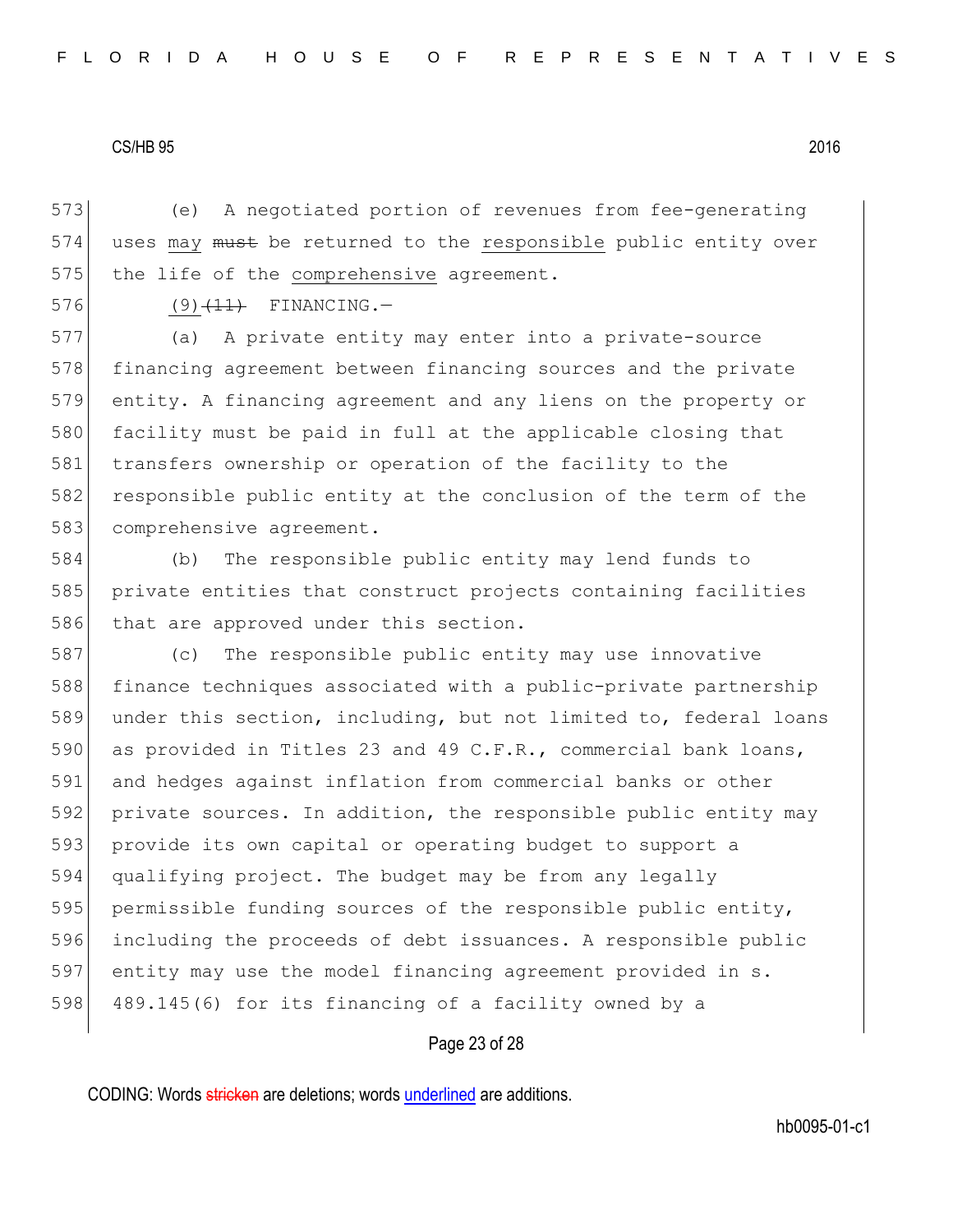599 responsible public entity. A financing agreement may not require 600 the responsible public entity to indemnify the financing source, 601 subject the responsible public entity's facility to liens in 602 violation of s. 11.066(5), or secure financing of  $\frac{by}{y}$  the 603 responsible public entity by a mortgage on, or security interest  $604$  in, the real or tangible personal property of the responsible 605 public entity in a manner that could result in the loss of the  $606$  fee ownership of the property by the responsible public entity 607 with a pledge of security interest, and any such provision is 608 void.

 (d) A responsible public entity shall appropriate on a priority basis as required by the comprehensive agreement a 611 contractual payment obligation, annual or otherwise, from the enterprise or other government fund from which the qualifying 613 projects will be funded. This required payment obligation must be appropriated before other noncontractual obligations payable  $\vert$  from the same enterprise or other government fund.

616  $(10)$   $(12)$  POWERS AND DUTIES OF THE PRIVATE ENTITY. 617 (a) The private entity shall:

618 1. Develop or operate the qualifying project in a manner 619 that is acceptable to the responsible public entity in 620 accordance with the provisions of the comprehensive agreement.

621 2. Maintain, or provide by contract for the maintenance or 622 improvement of, the qualifying project if required by the 623 comprehensive agreement.

624 3. Cooperate with the responsible public entity in making

### Page 24 of 28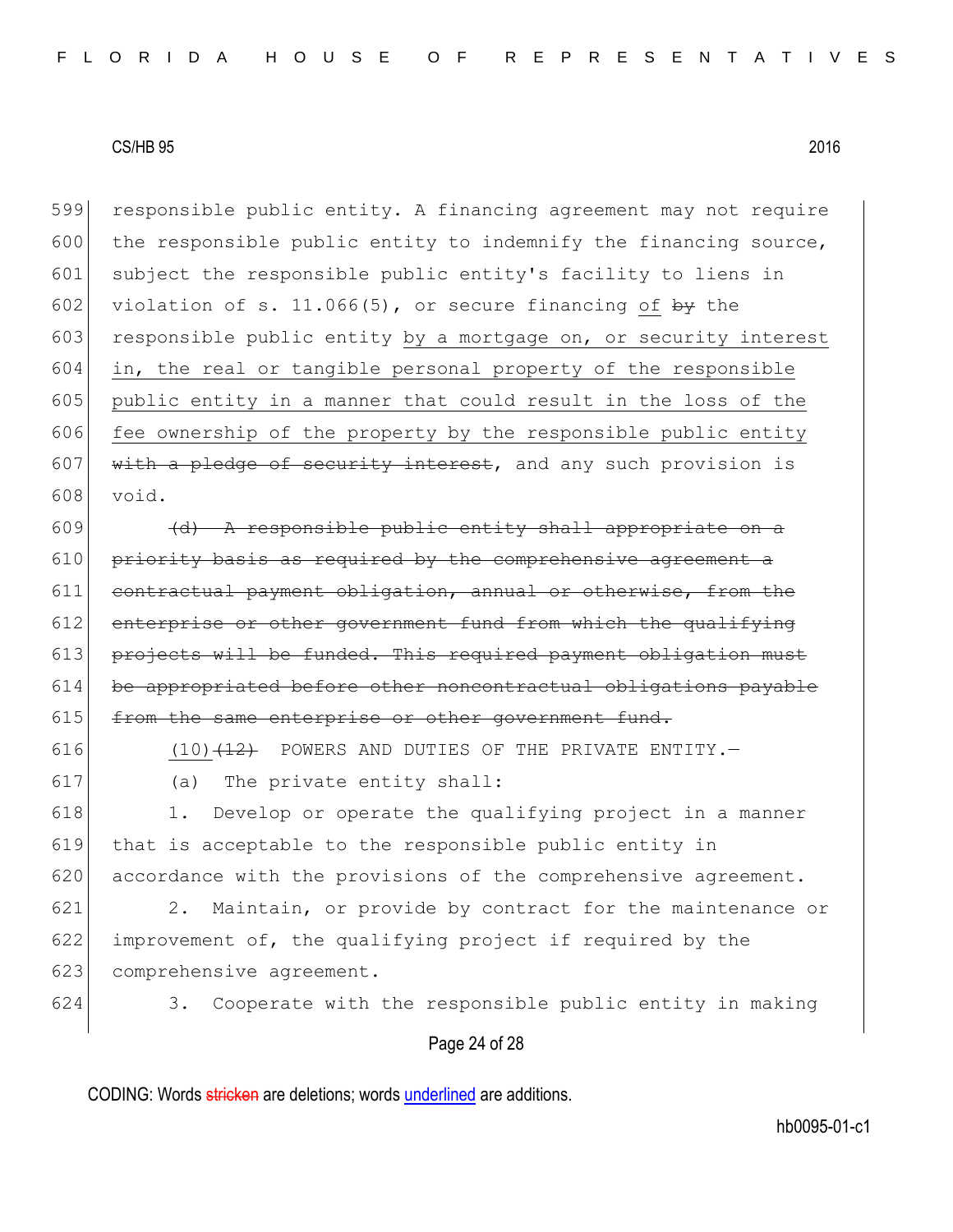best efforts to establish interconnection between the qualifying project and any other facility or infrastructure as requested by the responsible public entity in accordance with the provisions 628 of the comprehensive agreement.

629 4. Comply with the comprehensive agreement and any lease 630 or service contract.

631 (b) Each private facility that is constructed pursuant to 632 this section must comply with the requirements of federal, 633 state, and local laws; state, regional, and local comprehensive 634 plans; the responsible public entity's rules, procedures, and 635 standards for facilities; and such other conditions that the 636 responsible public entity determines to be in the public's best 637 interest and that are included in the comprehensive agreement.

 (c) The responsible public entity may provide services to the private entity. An agreement for maintenance and other 640 services entered into pursuant to this section must provide for full reimbursement for services rendered for qualifying projects.

643 (d) A private entity of a qualifying project may provide 644 additional services for the qualifying project to the public or 645 to other private entities if the provision of additional 646 services does not impair the private entity's ability to meet 647 its commitments to the responsible public entity pursuant to the 648 comprehensive agreement.

649 (11)<del>(13)</del> EXPIRATION OR TERMINATION OF AGREEMENTS.—Upon the 650 expiration or termination of a comprehensive agreement, the

## Page 25 of 28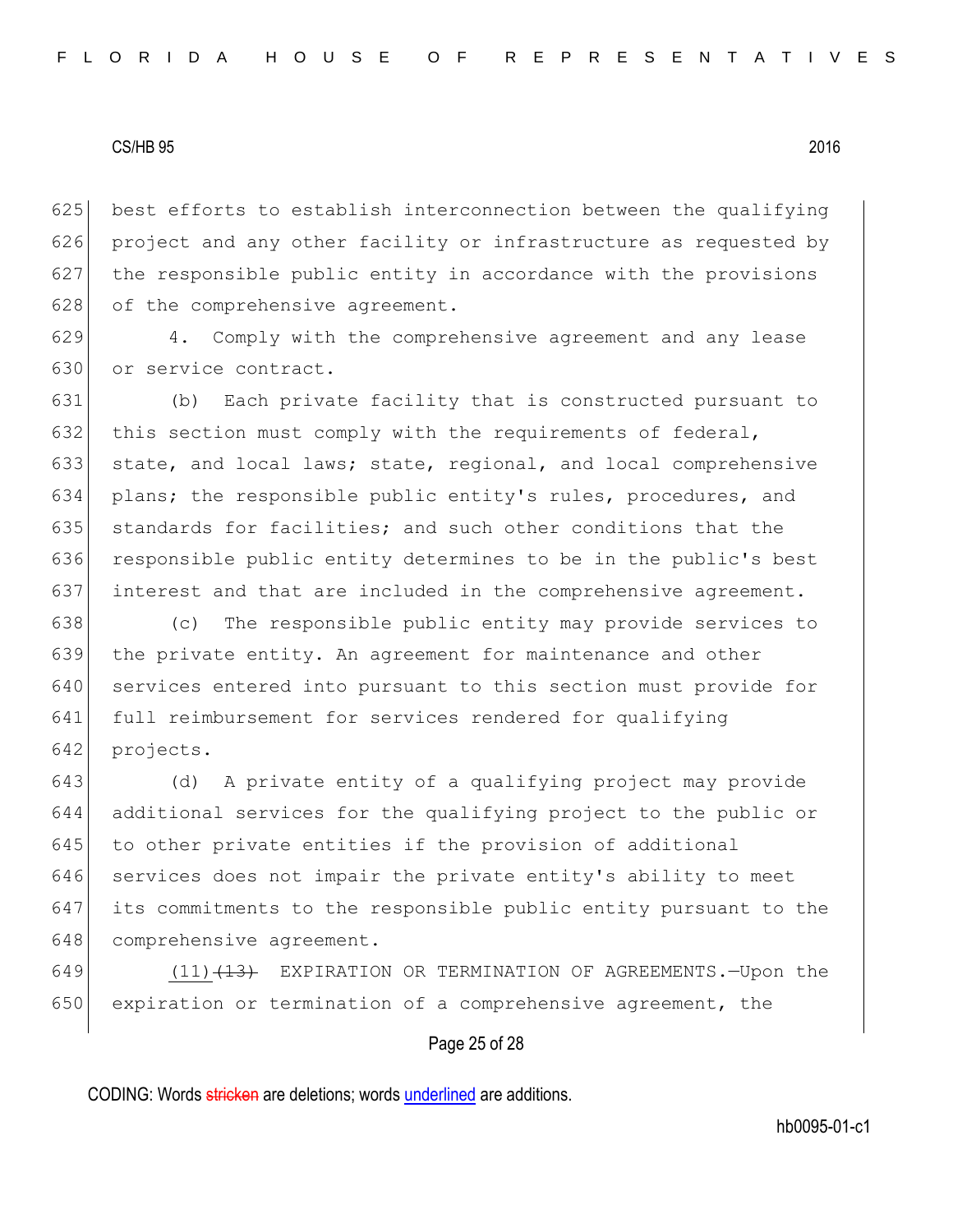651 responsible public entity may use revenues from the qualifying project to pay current operation and maintenance costs of the 653 qualifying project. If the private entity materially defaults under the comprehensive agreement, the compensation that is otherwise due to the private entity is payable to satisfy all financial obligations to investors and lenders on the qualifying project in the same way that is provided in the comprehensive 658 agreement or any other agreement involving the qualifying project, if the costs of operating and maintaining the qualifying project are paid in the normal course. Revenues in excess of the costs for operation and maintenance costs may be paid to the investors and lenders to satisfy payment obligations 663 under their respective agreements. A responsible public entity may terminate with cause and without prejudice a comprehensive agreement and may exercise any other rights or remedies that may be available to it in accordance with the provisions of the 667 comprehensive agreement. The full faith and credit of the 668 responsible public entity may not be pledged to secure the financing of the private entity. The assumption of the development or operation of the qualifying project does not obligate the responsible public entity to pay any obligation of the private entity from sources other than revenues from the qualifying project unless stated otherwise in the comprehensive agreement.

675  $(12)$   $(14)$  SOVEREIGN IMMUNITY. This section does not waive 676 the sovereign immunity of a responsible public entity, an

## Page 26 of 28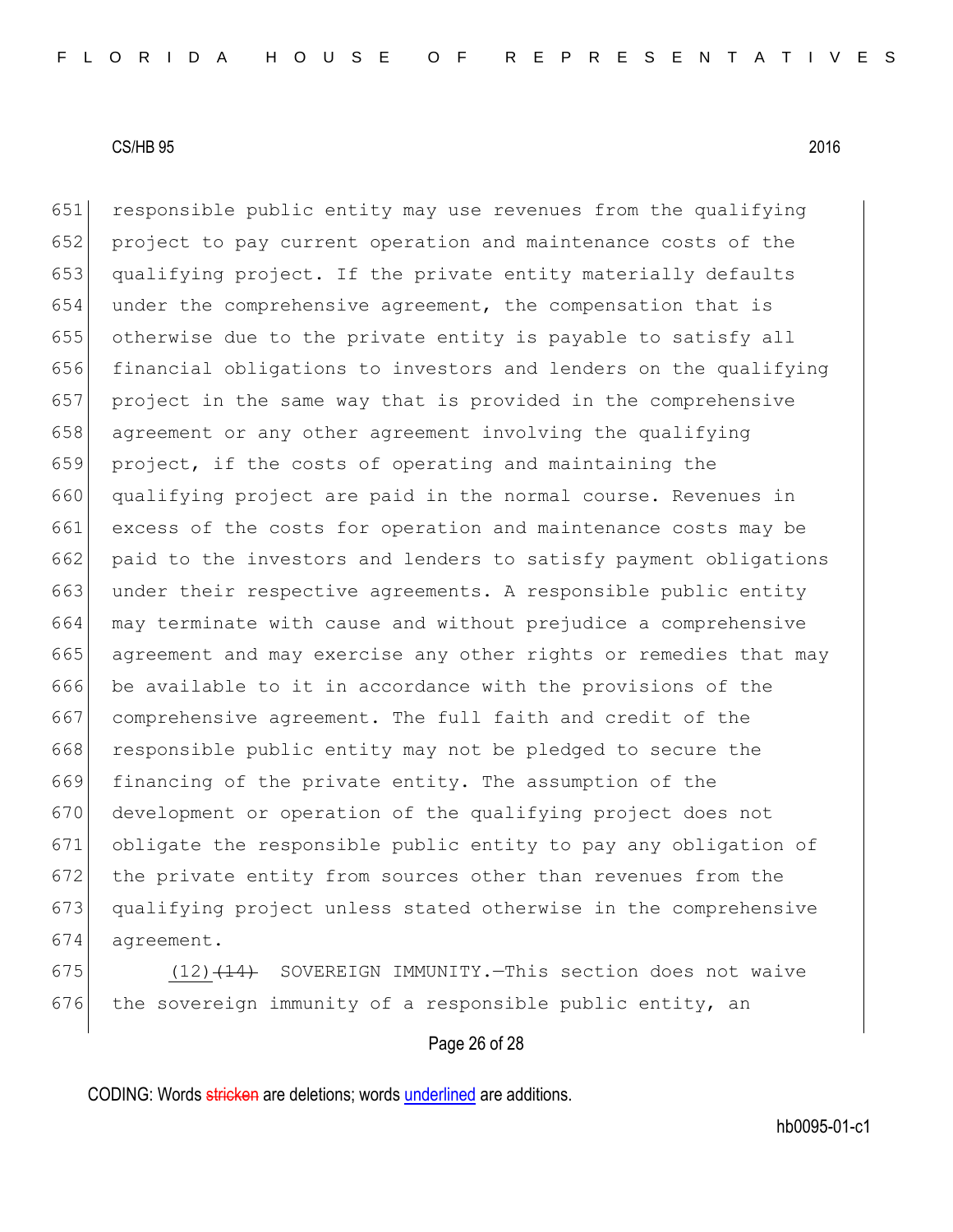677 affected local jurisdiction, or an officer or employee thereof 678 with respect to participation in, or approval of, any part of a 679 qualifying project or its operation, including, but not limited 680 to, interconnection of the qualifying project with any other 681 infrastructure or project. A county or municipality in which a 682 qualifying project is located possesses sovereign immunity with 683 respect to the project, including, but not limited to, its 684 design, construction, and operation. 685 (13) DEPARTMENT OF MANAGEMENT SERVICES.

 (a) A responsible public entity may provide a copy of its 687 comprehensive agreement to the Department of Management 688 Services. A responsible public entity must redact any confidential or exempt information from the copy of the comprehensive agreement before providing it to the Department of 691 Management Services. (b) The Department of Management Services may accept and 693 maintain copies of comprehensive agreements received from responsible public entities for the purpose of sharing comprehensive agreements with other responsible public entities. (c) This subsection does not require a responsible public entity to provide a copy of its comprehensive agreement to the 698 Department of Management Services.  $(14)$   $(15)$  CONSTRUCTION. (a) This section shall be liberally construed to 701 effectuate the purposes of this section.

## Page 27 of 28